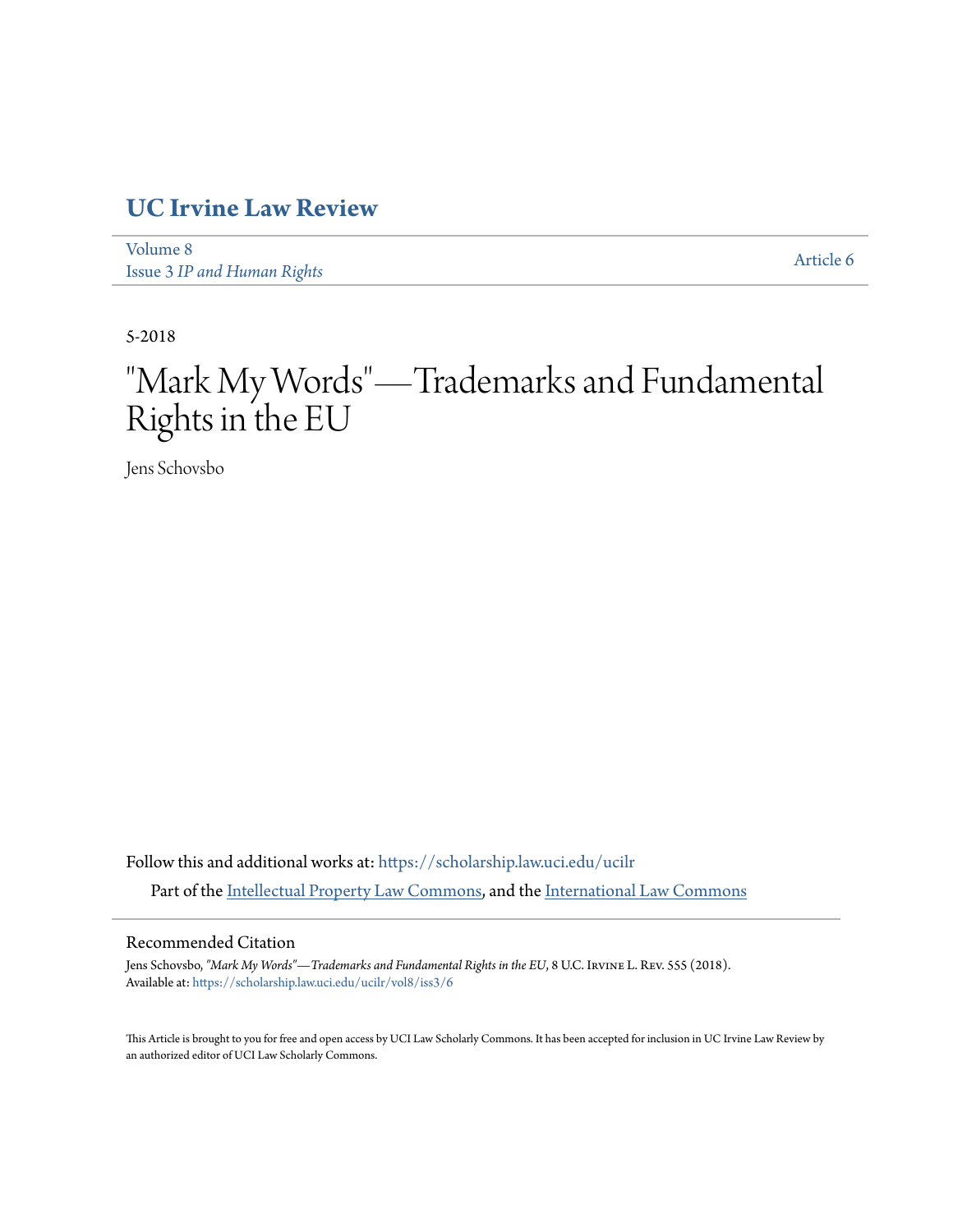# "Mark My Words"—Trademarks and Fundamental Rights in the EU

## Jens Schovsbo\*

*This Article analyses the new provisions in EU law that trademark rules should be "applied in a way that ensures full respect for fundamental rights and freedoms, and in particular the freedom of expression." It is pointed out how these provisions are part of a broader trend of "constitiutionalization" in EU law whereby courts increasingly rely on fundamental rights when they interpret the rules of Intellectual Property Rights (IPR). After a presentation of the historical and legislative background for the changes and the related development in copyright law, the likely impact of the new trademark rules is discussed. It is concluded that even though the constitutionalization is not going to revolutionize EU trademark law, it will require courts to consider in a more pronounced way the interests of users of trademarks (such as artists or commercial users) vis-à-vis trademark holders' interests. This in turn may affect the way courts interpret trademark law, and, in particular, give more room to the limitations and exceptions. The effects of such a development may be to limit the ability of trademark holders to push exclusivity in ways that harm cultural development, public debate, and fair competition.* 

<sup>\*</sup> Professor, PhD, LLD University of Copenhagen, Center for Information and Innovation Law (CIIR). This Article is based on my talk at UC Irvine on October 28, 2016, and it benefited from the comments I received at that occasion. I am also grateful for the comments I received when I presented a draft of this Article at Vrije Universiteit Amsterdam on February 9 2017. Thanks to Thomas Riis and Knud Wallberg (Centre for Innovation and Information Law (CIIR), University of Copenhagen), Lisa Ramsey (University of San Diego School of Law) and Martin Senftlebven (Vrije Universiteit) for comments on earlier drafts and to Berdien van der Donk (CIIR) for research assistance.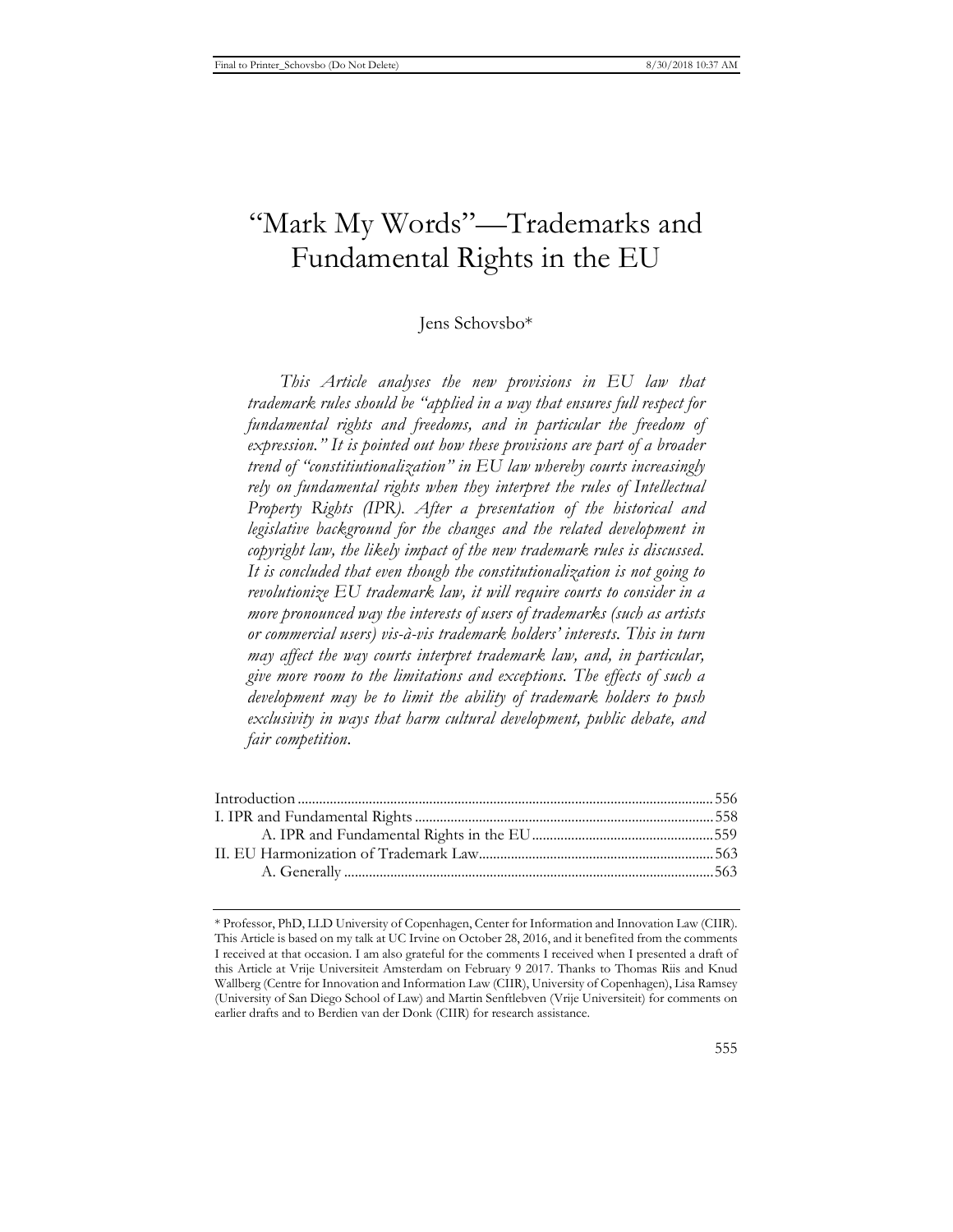| 1. Demarcation of the Limits of Actionable Trademark Use 576 |  |
|--------------------------------------------------------------|--|
| 2. Limitations as Safe Harbors for Fundamental Rights580     |  |
|                                                              |  |

#### **INTRODUCTION**

When the EU rules on trademarks were recently amended, a new provision was added to the Recitals. It is now provided that trademark rules should be "*applied in a way that ensures full respect for fundamental rights and freedoms, and in particular the freedom of expression.*"1 On the face of it, this is hardly surprising. Of course, trademark law is not and has never been either above or beyond the reach of fundamental rights such as the free speech.2 Looking closer, however, it becomes clear that the explicit mentioning of *fundamental* rights in the trademark rules reflects developments both in trademark law and in fundamental rights law. Regarding trademark law the need to address these concerns explicitly has arisen because of

<sup>1.</sup> Commission Regulation 2017/1001 of 16 June 2017 on the European Union Trade Mark (consolidated version) O.J. (L 154) 1–99, point 21 [hereinafter Trademark Regulation or Regulation]; Directive 2015/2436 of the European Parliament and of the Council of 16 December 2015, to Approximate the Laws of the Member States Relating to Trademarks, O.J. (L 336) 1–26, point 27 [hereinafter Trademark Directive or Directive]. The Regulation takes effect from 1 October 2017. *Cf.* art. 212. The Directive should be implemented in national law by 15 January 2019. *Cf.* art. 54.

<sup>2.</sup> For the following, I take "fundamental rights" to include those rights and freedoms which are recognized in the European Convention on Human Rights, *see European Convention on Human Rights*, EUROPEAN COURT OF HUMAN RIGHTS, http://www.echr.coe.int/pages/ home.aspx?p=basictexts [https://perma.cc/WY8S-4HNU] (last visited June 10, 2018), and in particular the Charter of Fundamental Rights of the European Union, 55 O.J. (C 326) 391–407. I focus on the Charter since this has been described in Allan Rosas, *Five Years of Charter Case Law: Some Observations*, *in* THE EU CHARTER OF FUNDAMENTAL RIGHTS AS A BINDING INSTRUMENT: FIVE YEARS OLD AND GROWING 12–20 (Sybe de Vries et al. eds., 2015), as having "become the main point of reference in the post-Lisbon case law." Also, the Charter in the words of the EU Commission brought together "in one text all the fundamental rights protected in the Union, spelling them out in detail and making them visible and predictable." *Strategy for the Effective Implementation of the Charter of Fundamental Rights by the European Union*, COM (2010) 573 final (Oct. 19, 2010). By way of example the Charter includes the following provisions: Article 8 Protection of Personal Data; Article 10 Freedom of Thought, Conscience and Religion; Article 11 Freedom of Expression and Information; Article 13 Freedom of the Arts and Sciences; Article 16 Freedom to Conduct a Business; Article 17 Right to Property; Article 48 Presumption of Innocence and Right of Defence; and Article 54 Prohibition of Abuse of Rights. According to Article 51(1), the Charter is binding not only on the EU but also on the EU countries when they are implementing EU law. A provision in the Charter cannot be applied by itself but needs the existence of a least one relevant rule of EU law other than a Charter provision. Rosas, *supra* note 2.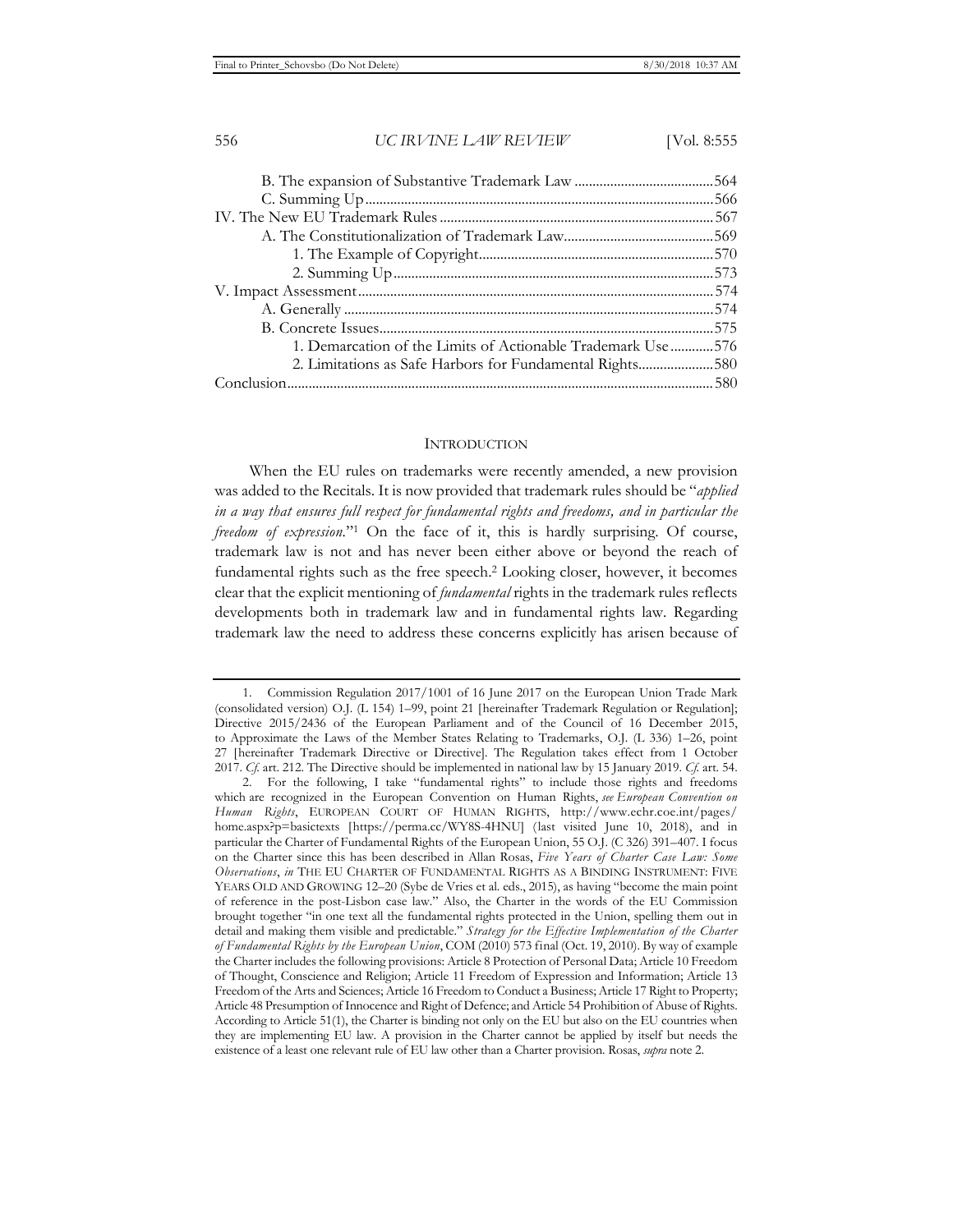the *expansion of trademark* law beyond its historical starting points. In a time when trademark law primarily served to prevent consumer confusion regarding the commercial origin of goods or services and only words or figures were accepted as being protectable (if non-descriptive), the potential for conflicts with fundamental rights such as free speech was limited because only commercial uses in a narrow sense had the capability of constituting infringements. As trademark law developed, however, and protection for marks with a reputation was granted even against nonmisleading uses and new types of marks such as colours became accepted, the potential for conflicts increased because a broader area of uses became potentially covered by trademark law's reach. At the same time, *fundamental rights law has expanded* in the sense that during the later years the Court of Justice of the European Union (CJEU) and national courts have engaged in a general reconfiguration of the interface between Intellectual Property Rights (IPR) and fundamental rights with a more pronounced role of arguments based directly on fundamental rights in IPR cases.3

This contribution describes the legal background for the new trademark provisions and tries to predict their effects on future case law from the CJEU and courts in EU countries. It first explains how EU law has so far dealt with the interface between IPR in general and fundamental rights, and then zooms in on trademark law.4 It will be pointed out, how the new provisions are part of a general trend towards a more pronounced reliance by courts on fundamental rights norms in IPR cases (called a *constitutionalization* of IPR) and that the recitals will most likely accelerate this trend. The constitutionalization is not going to revolutionize trademark law, but it is likely to fuel an evolution of EU trademark law which will challenge traditional perceptions (e.g., of the role of exceptions and limitations), and generally make trademark analyses more receptive towards augments from users of trademarks.5

<sup>3.</sup> *See infra* point 2.

<sup>4.</sup> For a general introduction, *see* CHRISTOPHE GEIGER, RESEARCH HANDBOOK ON HUMAN RIGHTS AND INTELLECTUAL PROPERTY (Edward Elgar ed., 2015). For the EU-dimension, I recommend in particular Christophe Geiger, *"Constitutionalising" Intellectual Property Law? The Influence of Fundamental Rights on Intellectual Property in the European Union*, 37 INT'L REV. OF INTELL. PROP. & COMPETITION L. 371 (2006) [hereinafter Geiger, *"Constitutionalising" Intellectual Property Law?*]; Christophe Geiger, *Reconceptualizing the Constitutional Dimension of Intellectual Property*, *in* INTELLECTUAL PROPERTY LAW AND HUMAN RIGHTS 115 (Paul L.C. Torremans ed., 2015) [hereinafter Geiger, *Reconceptualizing the Constitutional Dimension*]; Jonathan Griffiths, *Constitutionalising or Harmonising? The Court of Justice, the Right to Property and European Copyright Law*, 38 EUR. L. REV. 65 (2013); Tuomas Mylly, *The Constitutionalization of the European Legal Order: Impact of Human Rights on Intellectual Property in the EU*, *in* RESEARCH HANDBOOK ON HUMAN RIGHTS AND INTELLECTUAL PROPERTY 103 (Christophe Geiger ed., 2015). Specifically on trademarks, *see* Lisa P. Ramsey & Jens Schovsbo, *Mechanisms for Limiting Trademark Rights to Further Competition and Free Speech*, 44 INT'L REV. INTELL. PROP. & COMPETITION L. 671 (2013); Martin Senftleben, *Free Signs and Free Use – How to Offer Room for Freedom of Expression Within the Trademark System*, *in* GEIGER, *supra* note 4, at 354; Martin Senftleben et al., *Recommendation on Measures to Safeguard Freedom of Expression and Undistorted Competition in EU Trademark Law*, EUR. INTELL. PROP. REV. 337 (2015).

<sup>5.</sup> *See infra* Part 5.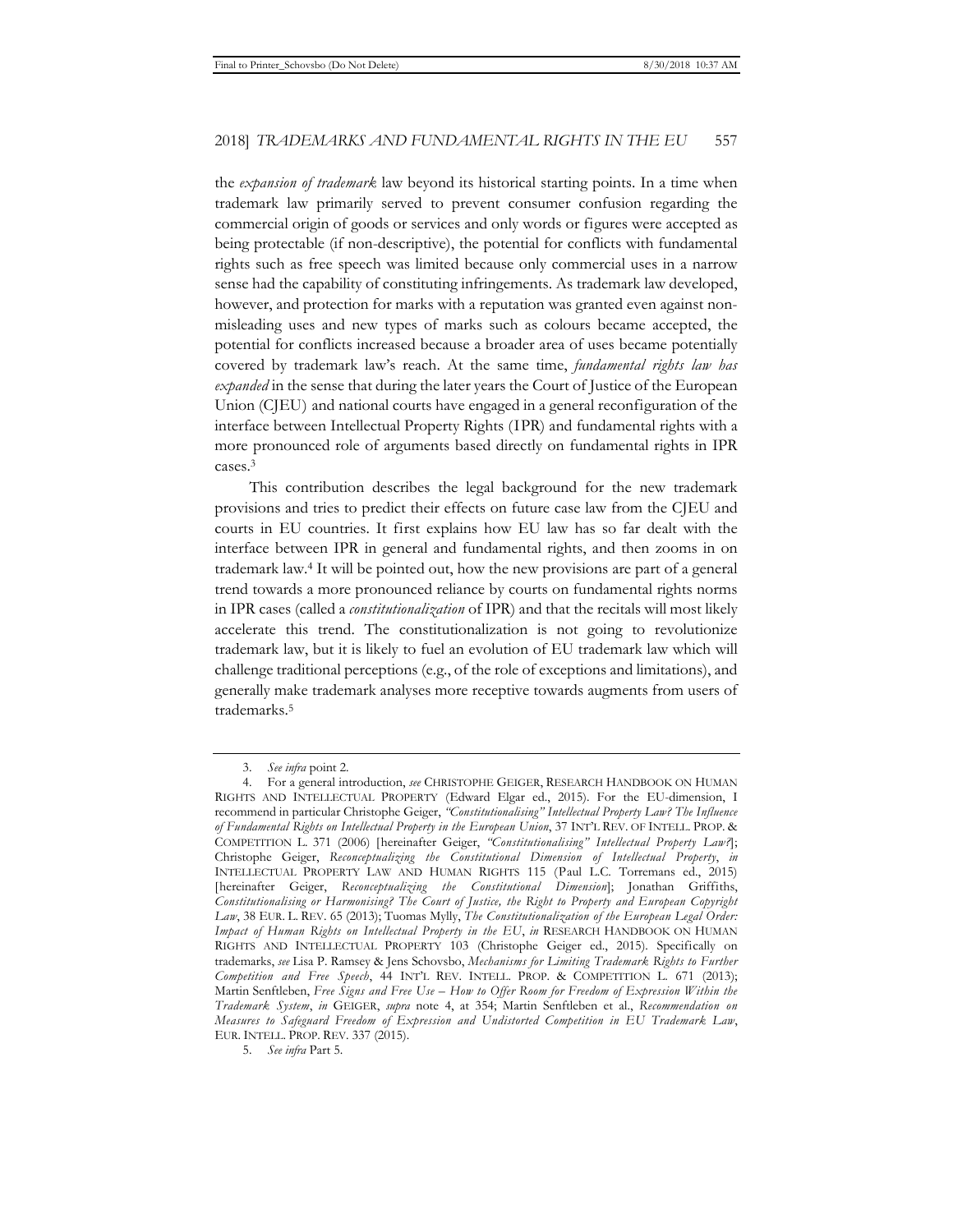#### I. IPR AND FUNDAMENTAL RIGHTS

Traditionally, fundamental rights and IPR have been seen as sharing the same goals and values. Thus, the U.S. Supreme Court in *Harper & Row* described copyright as an "engine of free expression"6 and the EU-Charter simply states that "Intellectual property shall be protected [as property]."7 Also the IPR system itself is thought to have taken account of the overall societal interests including those recognized by fundamental rights most notably via its rules on, for instance, (i) protected subject matter, (ii) duration, (iii) scope of protection, and (iv) limitations and exceptions. Even though the potential for conflict between trademark law and fundamental rights has historically not been as pronounced as for most notably copyright (in part for the reasons stated above), trademark law has traditionally done so too. On the most general level, trademark law could be said to increase freedom of expression and information simply by expanding the "market in language."8 More to the point, Martin Senftleben explains how the rules in EU trademark law which limit protection to only signs which are distinctive, impose a post-registration use requirement on holders, or which in other ways limit exclusivity promote a public domain which offers "a reservoir of unprotected and protected signs that are available for political, artistic and commercial speech."9

As pointed out in Christophe Geiger, *Intellectual Property Shall Be Protected!? Article 17(2) of the Charter of Fundamental Rights of the European Union: A Mysterious Provision with an Unclear Scope*, 31 EUR. INTELL. PROP. REV. 113 (2009), it is important to bear in mind that the protection of IPR is not "absolute," but according to subparagraph 1 may be limited and regulated in the "public"/"general" interest. Geiger, *Reconceptualizing the Constitutional Dimension*, *supra* note 4, at 134. *See also* Universal Declaration on Human Rights art. 27(2) ("Everyone has the right to the protection of the moral and material interests resulting from any scientific, literary or artistic production of which he is the author."); International Covenant on Economic, Social and Cultural Rights art. 15(1)(c) ("The States Parties to the present Covenant recognize the right of everyone: To benefit from the protection of the moral and material interests resulting from any scientific, literary or artistic production of which he is the author.").

8. William M. Landes & Richard A. Posner, *Trademark Law: An Economic Perspective*, 30 J.L. & ECON. 265, 271 (1987) (noting also that these benefits are small).

9. Senftleben, *supra* note 4, at 355; *see also* Rochelle C. Dreyfuss, *Reconciling Trademark Rights and Expressive Values: How to Stop Worrying and Learn to Love Ambiguity*, *in* TRADEMARK LAND AND THEORY – A HANDBOOK OF CONTEMPORARY RESEARCH 261 (Edward Elgar ed., 2008) (according to whom related principles in US only work in theory). On the 'public domain' in trademark law, see also Jennifer Davis, *Protecting the Common: Delineating a Public Domain in Trade Mark Law*, *in* TRADEMARK LAND AND THEORY – A HANDBOOK OF CONTEMPORARY RESEARCH, *supra* note 9, at 345. In the Municipality of Oslo, Case E-5/16, Judgment, The Court of Justice of the European Free Trade Association (Apr. 6, 2017), the Court explained that protecting works of art which constitute prominent parts of a nation's cultural heritage as trademarks *after* the lapse of copyright protection may be perceived by the average consumer in the EEA state in question as offensive and therefore as contrary to accepted principles of morality (¶ 92). If the national authority finds this to be the case, the application for trademark protection should be refuse. *See* First Council Directive 89/104/EEC, of the European Council of 21 December 1988 to Approximate the Laws of the Member States Relating to Trade Marks, 1988 O.J. (L 40) art. 3(1)(f) [hereinafter 1989-Directive]. The Court relies in part on what

<sup>6.</sup> Harper & Row, Publishers, Inc. v. Nation Enters., 471 U.S. 539 (1958).

<sup>7.</sup> *See* EU Charter art. 17(2). The right to property is stated in EU Charter art. 17(1): Everyone has the right to own, use, dispose of and bequeath his or her lawfully acquired possessions. No one may be deprived of his or her possessions, except in the public interest and in the cases and under the conditions provided for by law, subject to fair compensation being paid in good time for their loss. The use of property may be regulated by law in so far as is necessary for the general interest.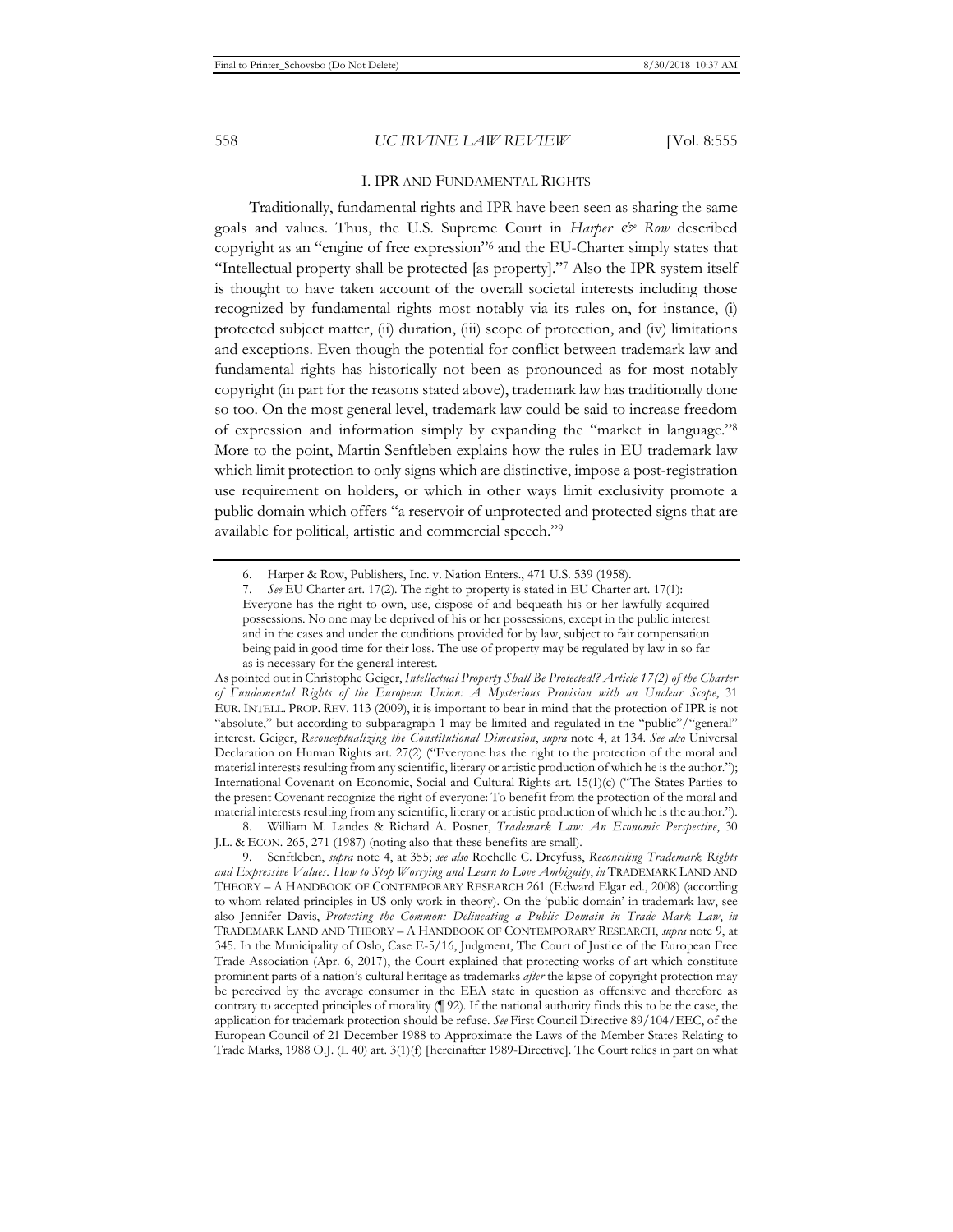Despite the commonalities between IPR and fundamental rights, there has traditionally been little interference or room for interaction at the level of substantive law between the two areas of the law. Helfer and Austin thus report how fundamental rights and IPR have traditionally been preoccupied with their own distinct concerns and have not seen the other as either adding or threatening its sphere of influence or opportunities for expansion.10 By way of example, they point out how the mother of all IPR's internal limitations and exceptions11 (i.e., the threestep test originating in the Berne Convention)12 contains no references to fundamental rights.13 As seen from a traditional perspective, this is hardly surprising given that the international IPR treaties are based on the concept of minimum protection and are not primarily concerned with the way these rights are limited or function within the national systems vis-à-vis the nationals of the state.14 At the same time, it reflects a two-pillar view of IPR and fundamental rights.

#### *A. IPR and Fundamental Rights in the EU*

In recent years, the starting point described above has become blurred and the two areas of the law are becoming more and more *aware of each other* (paraphrasing

it perceives as a need to protect the public domain which it declares to "entail the absence of individual protection for, or exclusive rights to, a work" (¶ 66). The judgment is discussed in Martin Senftleben, *Vigeland and the Status of Cultural Concerns in Trade Mark Law – The EFTA Court Develops More Effective Tools for the Preservation of the Public Domain*, 48 INT'L REV. INTELL. PROP. & COMPETITION L. 683 (2017) (pointing out for instance that the decision represents an unusually firm determination to defend the public domain). These limitations have also been acknowledged in the international IPR-conventions. *See, e.g.*, Agreement on Trade-Related Aspects of Intellectual Property Rights art. 15 (excluding descriptive signs); *Id.* art. 17 (allowing for limitations for the fair use) [hereinafter TRIPS]. These rules and principles are binding on the member countries, including the EU-countries and the EU. Regarding these important provisions and free speech, see generally Lisa Ramsey, *Free Speech and International Obligations to Protect Trademarks*, 35 YALE J. INT'L L. 405 (2010).

<sup>10.</sup> LAURENCE R. HELFER & GRAEME W. AUSTIN, HUMAN RIGHTS AND INTELLECTUAL PROPERTY: MAPPING THE GLOBAL INTERFACE 31, 31 et seq (2011). The authors point out how this starting point is "curious" given the fact that the close relationship between IPR and human rights has been spelled out clearly in basic international legal instruments. *Id.* at 31. See *supra* note 7 for such basic international legal instruments.

<sup>11.</sup> Annette Kur, *Limitations and Exceptions Under the Three-Step Test – How Much Room to Walk the Middle Ground?*, *in* INTELLECTUAL PROPERTY RIGHTS IN A FAIR WORLD TRADE SYSTEM 208, 212 (Edward Elgar ed., 2011). I take these two expressions (limitations and exceptions) to be interchangeable.

<sup>12.</sup> Berne Convention for the Protection of Literary and Artistic Works art. 9(2), Sept. 28, 1979. TRIPS restated the test for copyright (Article 13) and extended it to apply to patents too (Article 30). For trademarks, TRIPS contains a "two-step-test" in Article 17: "Members may provide limited exceptions to the rights conferred by a trademark, such as fair use of descriptive terms, provided that such exceptions take account of the legitimate interests of the owner of the trademark and of third parties."

<sup>13.</sup> JORGEN BLOMQVIST, PRIMER ON INTERNATIONAL COPYRIGHT AND RELATED RIGHTS 182 (Edward Elgar ed., 2014) interestingly points out how the three-step-test in the Berne Convention mirrors Article 4 of the International Covenant on Economic, Social and Cultural Rights of 16 December 1966, which was adopted just a year previous to the 1967-revision of the Berne Convention, which introduced the three-step-test. The framers of the Berne Convention were thus very much aware of the development in fundamental rights law, and the lack of cross-references, therefore, should be seen as a deliberate choice.

<sup>14.</sup> *Id.* at 17; Kur, *supra* note 11, at 216.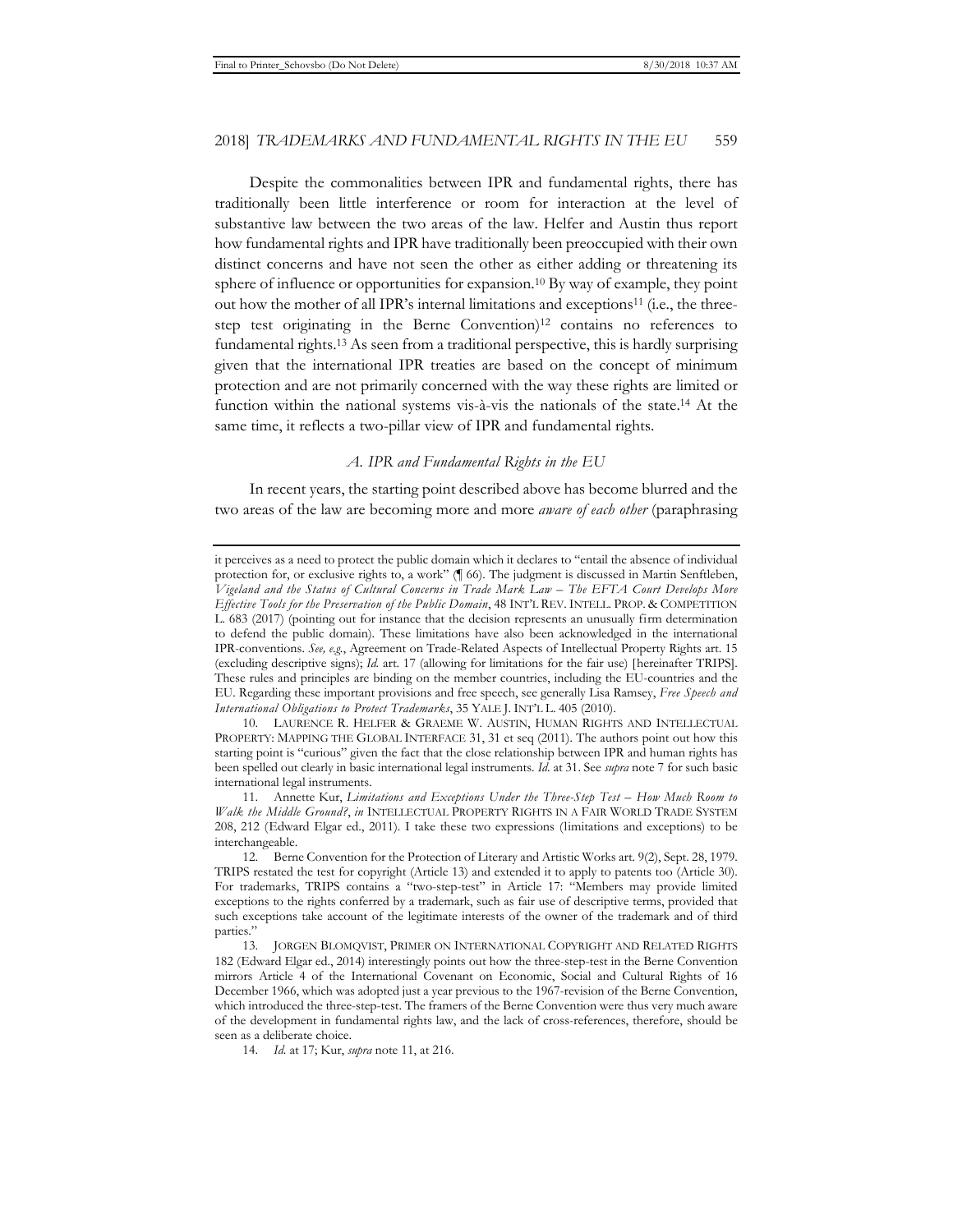Helfer and Austin).15 At the international level, the Anti-Counterfeiting Trade Agreement (ACTA), for example, expressly states that the enforcement procedures should be implemented in a manner that "avoids the creation of barriers to legitimate activity, including electronic commerce, and, consistent with that Party's law, *preserves fundamental principles such as freedom of expression*, fair process, and privacy."16 Even though that Agreement has not so far entered into force, it reflects an attempt to combine the two systems in a way which is very different when compared to the traditional IPR conventions.17 A similar trend is visible in Europe. Beginning in national case law,18 the CJEU has in more recent cases been drawing on *external* constitutional norms when interpreting IPR legislation including the *internal* balancing norms such as exceptions and limitations.19 In this way, it is becoming clear that even though there are still walls between IPR and fundamental rights, the walls are found within the same house and doors exist and open both ways to allow the passage of legal norms and arguments from one legal system to the other.

The full ramifications of this process—aptly coined as the *constitutionalization of IPR* by Geiger20—for EU IPR in general and for trademark law in particular remain to be seen. Already, however indications of the potential of the constitutionalization for the interface between IPR and fundamental rights law can be observed in EU copyright law. A good example of this is provided by the decision of the CJEU in *Deckmyn*. 21 As explained by the European Copyright Society in its comment to the decision, the CJEU in this way implicitly rejected the traditional, continental European view of limitations and exceptions as being

<sup>15.</sup> HELFER & AUSTIN, *supra* note 10.

<sup>16.</sup> Anti-Counterfeiting Trade Agreement art. 27(2), Oct. 1, 2011.

<sup>17.</sup> In the same vein, see Marrakesh Treaty to Facilitate Access to Published Works for Persons Who Are Blind, Visually Impaired or Otherwise Print Disabled, June 27, 2013 (e.g. the first recital of the Preamble (recalling the principles of non-discrimination, equal opportunity, accessibility and full and effective participation and inclusion in society, proclaimed in the Universal Declaration of Human Rights and the United Nations Convention on the Rights of Persons with Disabilities)).

<sup>18.</sup> *See, e.g.*, Andreas Rahmatian, *Trade Marks and Human Rights*, *in* INTELLECTUAL PROPERTY AND HUMAN RIGHTS 335 (Paul L.C. Torremans ed., 2015); Ramsey & Schovsbo, *supra* note 4; Katia Weckström, *The Lawfulness of Criticizing Big Business: Comparing Approaches to the Balancing of Societal Interests Behind Trademark Protection*, 11 LEWIS & CLARK L. REV. 671 (2007).

<sup>19.</sup> Similarly for EU-competition law, which Advocate General Jääskinen has called "EU's economic constitution" in Cartel Damage Claims (CDC) Hydrogen Peroxide SA v. Evonik Degussa GmbH et al., Case C-352/13, Opinion, Court of Justice (Dec. 11, 2014). According to the case law of the CJEU, competition law may be relied upon as the basis for compulsory licenses of IPR but only in *exceptional circumstances*. *See* IMS Health GmbH & Co. v. NDC Health GmbH & Co., Case C-418/01, Judgement, Court of Justice of the European Union [CJEU], point 38 (Apr. 29, 2004); Radio Telefis Eireann (RTE) et al. v. Indep. Pub. Ltd. (ITP) et al., C-241/91 P and C-242/91 P, Judgment, Court of Justice of the European Union [CJEU] (Apr. 6, 1995); *see also* Jens Schovsbo, *Fire and Water Make Steam: Redefining the Role of Competition Law in TRIPS*, *in* INTELLECTUAL PROPERTY RIGHTS IN A FAIR WORLD TRADE SYSTEM, *supra* note 11.

<sup>20.</sup> Geiger, *"Constitutionalising" Intellectual Property Law?*, *supra* note 4.

<sup>21.</sup> Deckmyn v Vandersteen et al., Case C-201/13, Judgement, Court of Justice of the European Union, ECLI:EU:C:2014:2132 (Sept. 3, 2014).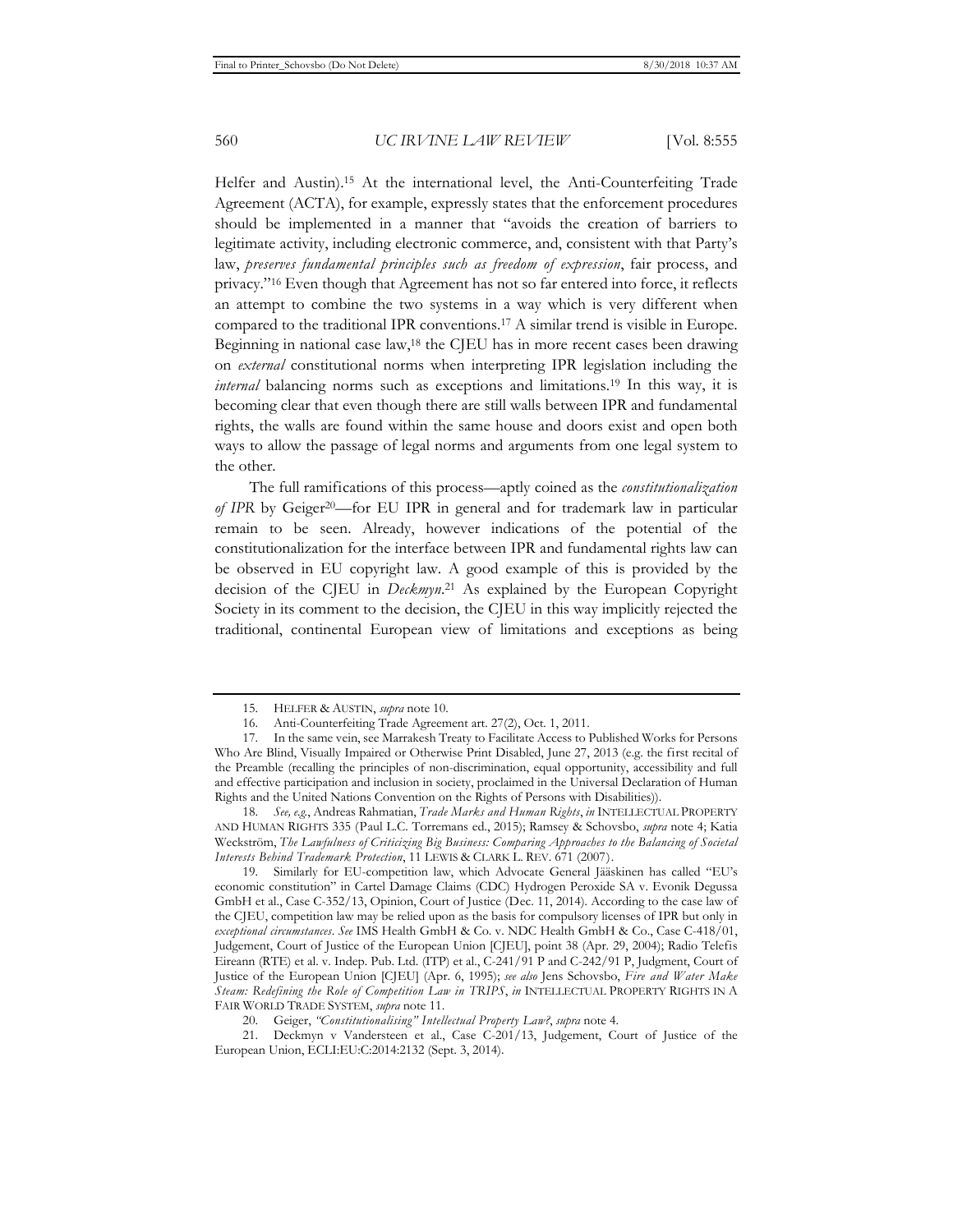"restrictively delineated."22 Rather than basing itself on traditional IPR reasoning the Opinion goes on—the CJEU chose to adopt the view of the European Court of Human Rights that *any* exception to the right to freedom of expression, including copyright, must itself be interpreted narrowly. Thus, the constitutional-based reading of the limitations and exceptions has the potential to turn the analysis upside-down; if one sees *exclusivity* as the *exception* (and not as the main rule) then the limitation (which (re)introduces the freedom of information prohibited by exclusivity) represents the base line.23 As seen from such a perspective, it is thus not possible to indicate a general principle of interpretation in favour of the main rule since it is not *a priori* clear, which is the main rule (exclusivity or freedom of information). Consequently, the constitutionalization provides courts with arguments that may affect their application of the existing statutory law.

In the most recent phase of EU harmonization, the traditional lines between IPR and fundamental rights have become even more blurred.24 This contribution focuses on the new trademark Regulation and Directive but similar provisions are found in the recently adopted Directive on trade secrets<sup>25</sup> and the proposal for a new copyright Directive.26 Fundamental rights, in other words, are becoming *internalized* into EU IPR and will, therefore, constitute an explicitly integrated part

23. Jens Schovsbo, *Constitutional Foundations and Constitutionalization of IP Law - A Tale of Different Stories?*, 7 ZEITSCHRIFT FUER GEISTIGES EIGENTUM [INTELL. PROP. J.] 383 (2015).

<sup>22.</sup> Christophe Geiger et al., *Limitations and Exceptions as Key Elements of the Legal Framework for Copyright in the European Union – Opinion on the Judgment of the CJEU in Case C-201/13 Deckmyn*, 46 INT'L REV. INTELL. PROP. & COMPETITION L. 93, points 23–27 (2015). For more on the European traditional style of interpretation, see generally MARTIN SENFTLEBEN,COPYRIGHT, LIMITATIONS AND THE THREE-STEP TEST – AN ANALYSIS OF THE THREE-STEP TEST IN INTERNATIONAL AND EC COPYRIGHT LAW 6 (2004) (on copyright).

<sup>24.</sup> *See infra* Part 4.1.1.

<sup>25.</sup> Directive 2016/943 of the European Parliament and of the Council of 8 June 2016 on the Protection of Undisclosed Know-How and Business Information (Trade Secrets) Against Their Unlawful Acquisition, Use and Disclosure, 2016 O.J. (L 157) 1–18. Particularly relevant is *id.* point 19 ("While this Directive provides for measures and remedies which can consist of preventing the disclosure of information in order to protect the confidentiality of trade secrets, it is essential that the exercise of the right to freedom of expression and information which encompasses media freedom and pluralism, as reflected in Article 11 of the Charter of Fundamental Rights of the European Union ('the Charter'), not be restricted, in particular with regard to investigative journalism and the protection of journalistic sources.").

<sup>26.</sup> *Commission Proposal for a Directive of the European Parliament and of the Council on Copyright in the Digital Single Market*, COM (2016) 593 final (Sep. 14, 2016). Particularly notable are *id.* point 4, and the Proposed Directive, point 45 ("This Directive respects the fundamental rights and observes the principles recognized in particular by the Charter of Fundamental Rights of the European Union. Accordingly, this Directive should be interpreted and applied in accordance with those rights and principles."), and *id.* point 46 ("Any processing of personal data under this Directive should respect fundamental rights, including the right to respect for private and family life and the right to protection of personal data under Articles 7 and 8 of the Charter of Fundamental Rights of the European Union and must be in compliance with Directive 95/46/EC of the European Parliament and of the Council and Directive 2002/58/EC of the European Parliament and of the Council.") (footnotes omitted). For an example from patent law, see Case C-377/98, Netherlands v. Parliament, 2001 E.C.R. I-7149, ¶ 70 ("It is for the Court of Justice, in its review of the compatibility of acts of the institutions with the general principles of Community law, to ensure that the fundamental right to human dignity and integrity is observed.").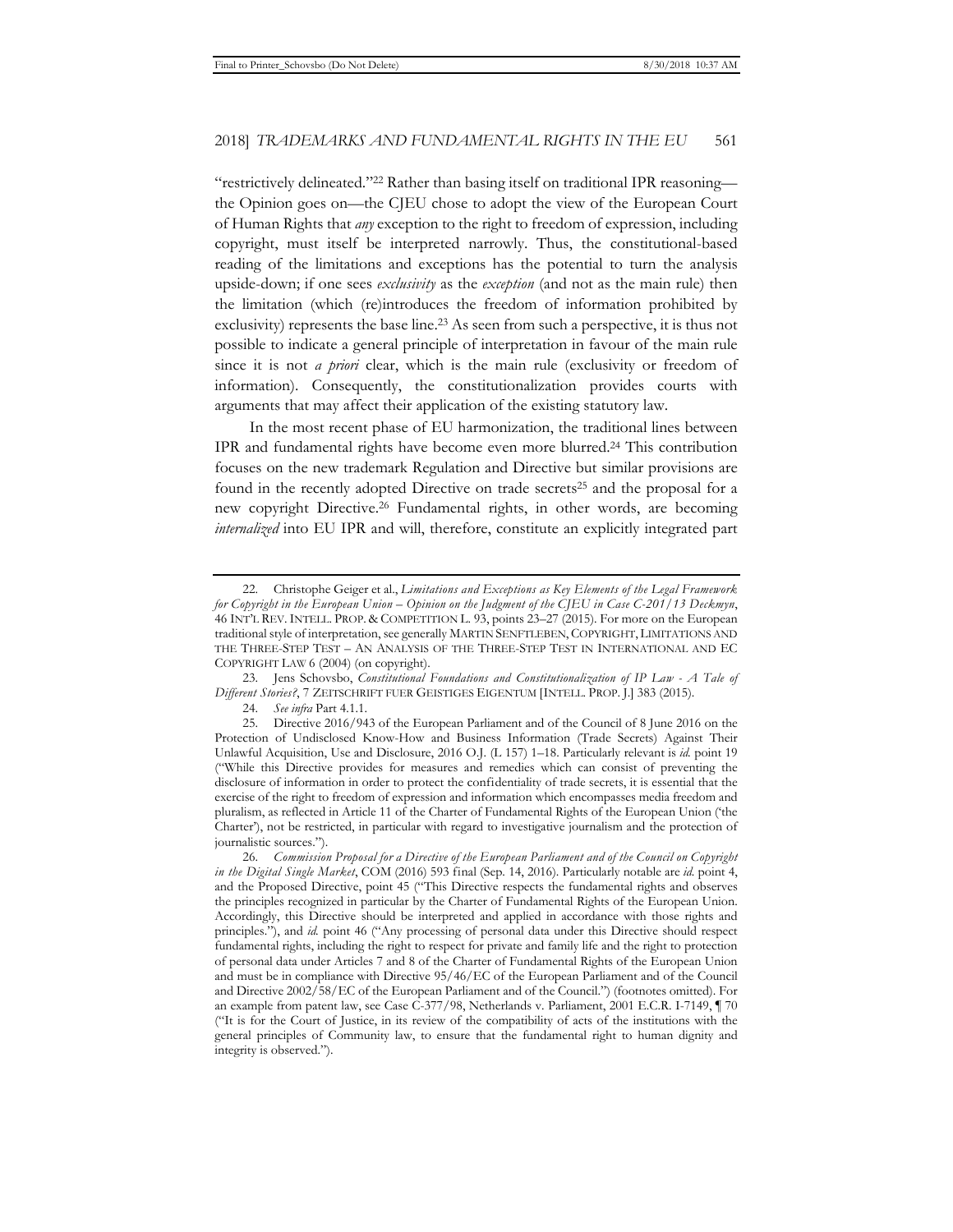of the IPR legislative system. For this reason, courts will no longer only rely on fundamental rights in exceptional cases where the internal balancing tools fall short. Instead, courts are going to rely on such norms in all instances since the norms have become part of the legal framework itself. The precise effects of this development are hard to predict. European Union trademark law has arguably been rather successful so far in striking the right balance between trademark exclusivity and say—artistic freedom of expression. By way of example, it was hardly a coincidence that Louis Vuitton, in the much-commented-on Dutch case, relied exclusively on EU *design law* rather than trademark law to try to prevent an artist (Nadia Plesner) from using their design/trademark as part of an artwork (called *Simple Living*).27 Whereas design law protects broadly against any "use" of the design (including use of the design for artistic purposes and as a symbol rather than on a product) it would seem to have been clear from the outset to the company, that such use did not fall foul of trademark law. Be that as it may, because of the expansion described above and infra and the lack until the recent amendment of provisions in trademark law which clearly exempts artistic use of trademarks from legal challenge, EU trademark law poses opportunities for aggressive holders of marks with a reputation to push exclusivity beyond its reasonable limits. Holders may for example claim that the use of their mark as a prominent part of a painting is commercial, uses the mark in a way that could be perceived as an indicator of source, and constitutes an unfair exploitation of the mark.28 This may cause a *chilling effect* on artistic uses which involves trademarks. Furthermore, the potential areas of conflict seem to be rising. The same factors which have made trademarks more and more important as communicative tools for companies have thus also increased their cultural, social, and commercial importance for users who, for various reasons, *need access* to trademarks in order to engage in activities which are generally recognized as being beneficial to society either by promoting cultural development, public debate, or fair competition.29 Users in this sense include a disparate group, and their interests may be driven by different motives. As seen from a *cultural perspective,* artists have for long used trademarks as part of their artwork (apart from Nadia Plesner just

<sup>27.</sup> Judgment of the District Court of The Hague of May 4, 2011, 389526 / KG ZA 11-294, Nadia Plesner Joensen v. Louis Vuitton Malletier, ECLI:NL:RBSGR:2011:BQ3525 (Neth.). The court balanced the fundamental right of Louis Vuitton to peacefully enjoy its property right (i.e. design right) against the use of the design and the artist's protection with regard to her artistic freedom. The court found that the artist was allowed to use LV's design of a multicolour canvas as applied to one of its own expensive handbags as part of a drawing called Simple Living where the LV-bag was being carried by a malnourished African child (together with a 'Paris Hilton-dog'). By the same token, even the use of the same drawing as the motive on a T-shirt was allowed under design law. The artist explained that the bag was used as a symbol and as part of an attempt to draw attention to what she believed was a problematic difference in attention given to celebrities and to the famine, which was going on in Darfur. *See* Judgment point 4.8. For a discussion of the case, see Lucie Guilbaut, *The Netherlands: Darfurnica, Miffy and the Right to Parody!*, 2 J. INTELL. PROP. INFO. TECH. & ELECTRONIC COM. L. 236 (2011), and Jani McCutcheon, *Designs, Parody and Artistic Expression – A Comparative Perspective of Plesner v Louis Vuitton*, 41 MONASH UNIV. L REV. 192 (2015).

<sup>28.</sup> *See infra* Section 5.1.1.

<sup>29.</sup> *See* Dreyfuss, *supra* note 9.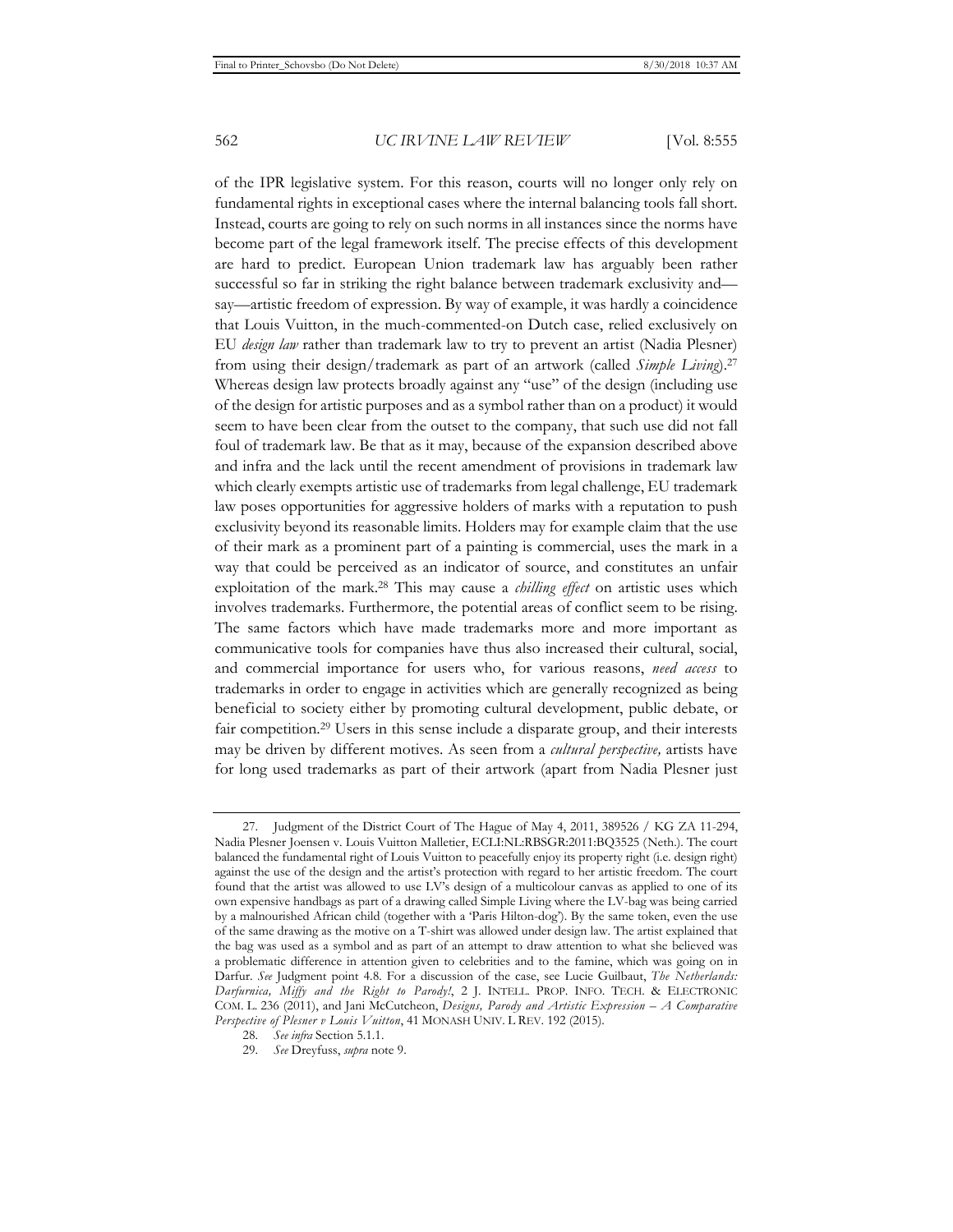think of Andy Warhol's *Campbell's Soup Cans*30 or James Bond's well-known fondness for *Bollinger* champagne). *Political* use includes satirical uses such as when a non-governmental-organisation (NGO) wants to criticise the oil company and uses *E\$\$O*31 or the use by an anti-smoking organisation of a parody of a Marlboro advertisement to bring across an antismoking message.32 *Commercial* access to someone else's trademark may be necessary in order to simply present one's own products as alternatives ("If you like 'brand X' you'd love my brand too"), to indicate their use ("This part fits with 'brand X'"), or to resell original products bearing the trademarks of third parties such as second hand goods or parallel imports. Importantly, the scope of fundamental rights norms in the EU is very broad and goes beyond traditional civil rights such as free speech (e.g., use to express criticism, parodies, or reviews). By way of example, EU law also recognizes, for example, the *Freedom to conduct a business* as a fundamental right.33 In this way, a broad variety of users are potentially able to defend themselves against trademark holders by arguments based on fundamental rights. Adding to the blurring of the interface between fundamental rights and IPR is, therefore, a certain *Trojan Horse* quality of the reference to "fundamental rights." In addition, to being a very wide legal concept, "fundamental rights," the boundaries for the individual rights and freedoms, are constantly evolving and they develop often via case law, which is totally unrelated to IPR.

#### II. EU HARMONIZATION OF TRADEMARK LAW

#### *A. Generally*

The EC and later the EU legal order have found it hard to balance the territorial nature of trademark law with the market integration goals of the Community/Union. A *first* round of harmonization blew through trademark law (and indeed IPR in general) in the 1970s and 1980s. As part of this process, the CJEU34 relied on the provisions in the Treaty35 on the Free Movement of Goods to eradicate restrictions to intra-community trade arising from the territorial nature of the uncoordinated national trademark acts in place at the time. As notable results, a principle of regional exhaustion ("first sale"),36 a rocky relationship between EU

<sup>30.</sup> *Campbell's Soup Cans*, WIKIPEDIA, https://en.wikipedia.org/wiki/Campbell%27s\_ Soup\_Cans [https://perma.cc/4FSZ-Y3AM] (last visited June 10, 2018).

<sup>31.</sup> *See* Esso v. Greenpeace France, Cour d'appel [CA] [Regional Court of Appeal] Paris, 4e ch., Nov. 16, 2005, 04/12417, *reprinted in* [2006] E.T.M.R. [Europ. Trade Mark Rep.] 53 (U.K.).

<sup>32.</sup> *See Re* the Parodying of Cigarette Advertising, Bundesgerichtshof [BGH] [Federal Court of Justice] Apr. 17, 1984, Case VI ZR 246/82 (Ger.), *reprinted in* [1986] E.C.C. 1, 6–7.

<sup>33.</sup> *Cf.* EU Charter art. 16.

<sup>34.</sup> Until entry into force of the Treaty of Lisbon in 2009, the Court was called The Court of Justice of the European Community.

<sup>35.</sup> The founding treaty has been amended over the years, but the rules on the Free Movement of Goods have remained in place since the 1958 Treaty of Rome (formally the "Treaty establishing the European Economic Community").

 <sup>36.</sup> Case 15/74, Centrafarm v. Sterling Drug, 1974 E.C.R. 1148 (patents); Case 16/74, Centrafarm v. Winthrop, 1974 E.C.R. 1184 (trademarks).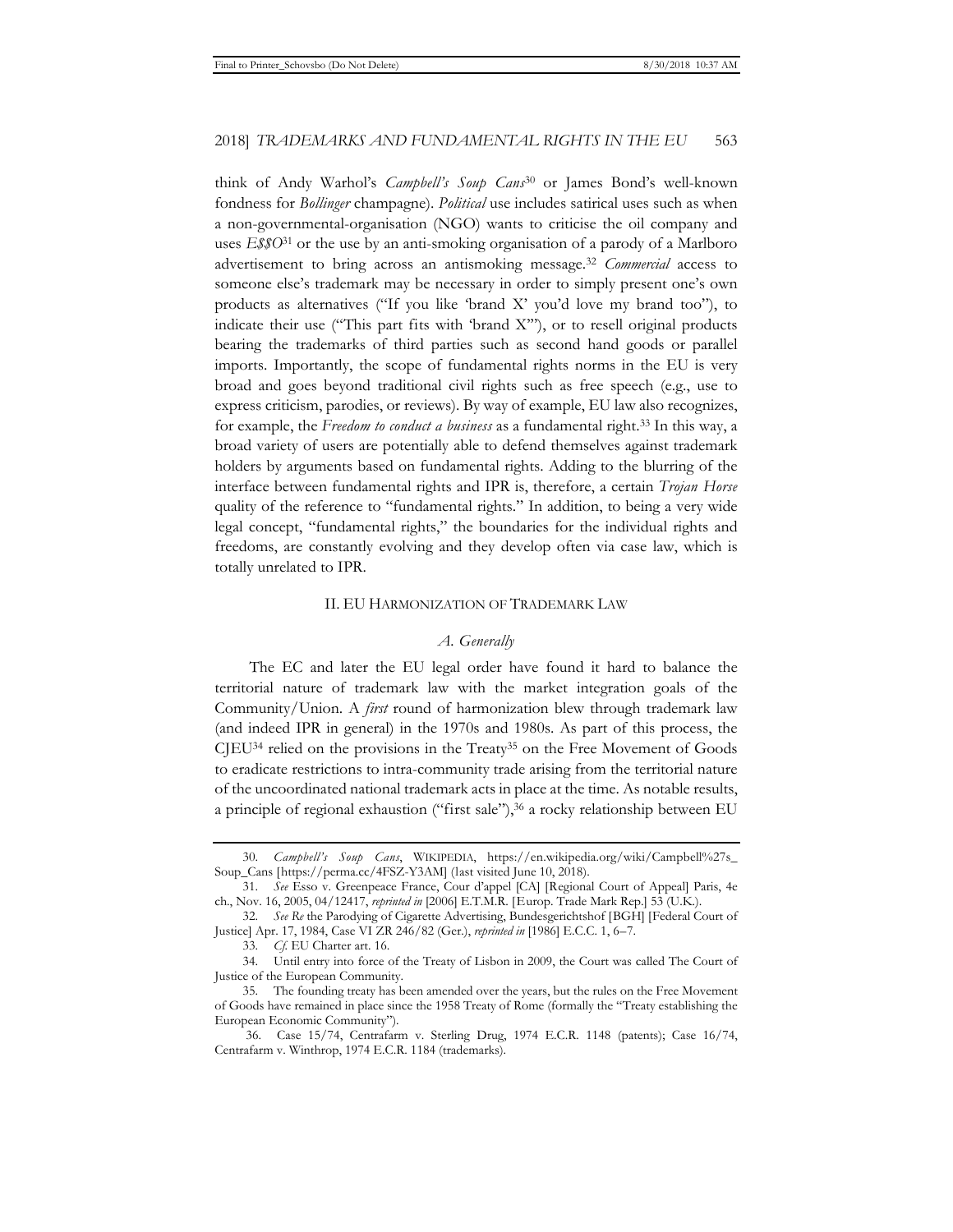law, and national laws according to which EC law would only restrict the *exercise* of national IPR but left the *existence* of those rights untouched<sup>37</sup> were established. In the subsequent and *second* round of harmonization in the late 80s and mid-90s, common rules were passed. For trademark law this led to the passing of the First Council Directive to approximate the laws of the Member States relating to trademarks in 198838 (1989-Directive) and the Regulation on Community trademarks in 1993.39 The scope of the 1989-Directive was "limited to those national provisions of law which most directly affect the functioning of the internal market"40 and created an obligation for Member States to implement the provisions of the Directive in their national Trademark Acts.41 The Regulation created a freestanding unitary right which was issued by a newly established, transnational, regional Trademark Office ("OHIM" (what is now the EUIPO))<sup>42</sup> and enforced nationally via dedicated "EU trademark courts."43 As it will be seen in the following, the ongoing round of harmonization combines elements from the first two rounds and sees a continued active CJEU applying constitutional norms to interpret the directives and regulations.

### *B. The Expansion of Substantive Trademark Law*

As seen from a traditional trademark law perspective, the result of the harmonization in the 80s and 90s was an *expansion* of the scope of trademark law and a *strengthening* of the legal position of trademark holders. By way of examples: the Regulation established an extra layer of cheap and readily available European Community -wide protection based on a single application and administered by a new regional Trademark Office,<sup>44</sup> new types of marks were recognized (including colours and the shape of goods),45 protection for marks with a reputation was granted even if no risk of confusion is involved,46 and a principle of regional

<sup>37.</sup> *E.g.*, Case 192/73, Van Zuylen Frères v Hag AG, 1974 E.C.R. 732, 743–44, ¶¶ 6–8, 15 (HAG I).

<sup>38. 1989-</sup>Directive, *supra* note 9, at 1. The directive was later amended and the official and codified version is now Directive 2008/95/EC of the European Parliament and of the Council of 22 October 2008 to Approximate the Laws of the Member States Relating to Trade Marks (Codified version), 2008 O.J. (L 299) 25–33.

<sup>39.</sup> Council Regulation 40/94 of Dec. 20, 1993, on the Community Trade Mark, 1994 O.J. (L 11) 1 [hereinafter 1994-Regulation] (the Regulation was subsequently amended and the last version before the present Regulation was Council Regulation 207/2009, Feb. 26, 2009, on the Community Trade Mark (codified version), 2009 O.J. (L 78) 1).

<sup>40. 1989-</sup>Directive, *supra* note 9, at point 3.

<sup>41.</sup> The new Directive also aims to provide a more comprehensive harmonization than the previous one, includes new aspects of procedural rules, and has made some formerly facultative provisions mandatory (notably the protection of marks with a reputation). *See* Trademark Directive, *supra* note 2, at points 7–13.

<sup>42.</sup> *See generally* EUIPO: EUR. UNION INTELL. PROP. OFF., https://euipo.europa.eu/ ohimportal/en [https://web.archive.org/web/20180509165522/https://euipo.europa.eu/ ohimportal/en] (last visited May 9, 2018).

<sup>43.</sup> *See* 1994-Regulation, *supra* note 39, § 2.

<sup>44.</sup> *Id.* 

<sup>45. 1994-</sup>Regulation, *supra* note 39, art. 4.

<sup>46.</sup> *Id.* art. 9.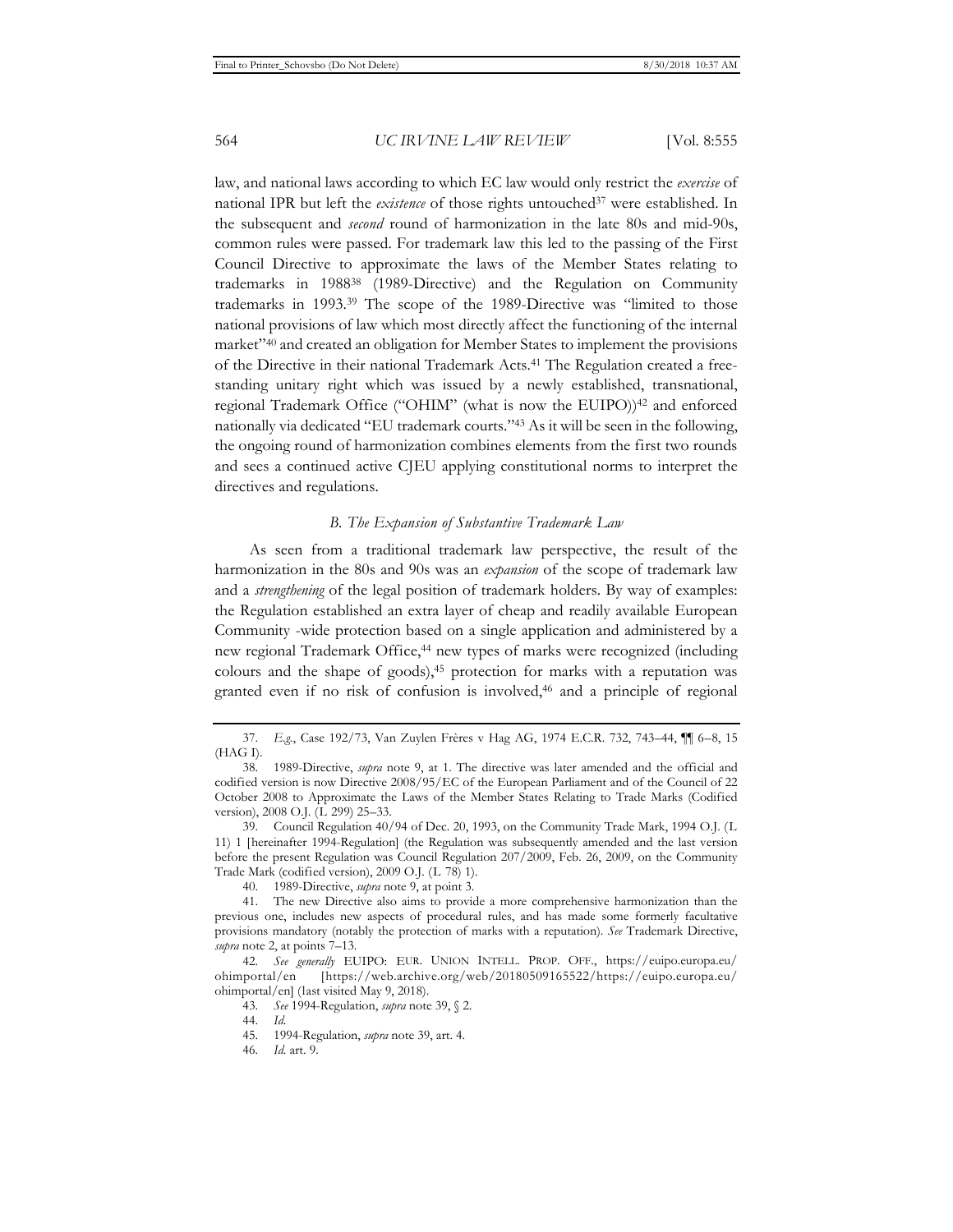exhaustion gave right holders new ways of restricting parallel importation of goods which had been put on the market for the first time by the trademark holder or with its consent in a third-country.47

In the ensuing case law, the main focus of the (as it later became) CJEU was "to prevent the protection afforded to the proprietor varying from one State to another" and "to eliminate disparities between the trademark laws of the Member States which may impede the free movement of goods and the freedom to provide services and distort competition within the common market."48 In the same vein, it was stated that the rule on exhaustion embodied "a complete harmonization" of the regional principle as this was the only interpretation which was fully capable of ensuring that the purpose of the Directive is achieved, namely to safeguard the functioning of the internal market.<sup>49</sup> Of course, the CJEU did not develop trademark law without any recognition of trademark law's overall role as a part of the general legal system to protect "undistorted competition."50 In early decisions, the Court emphasized the public interest underlying the trademark provisions, which aimed at keeping descriptive signs or indications<sup>51</sup> or signs consisting exclusively of the shape of the product necessary to obtain a technical result<sup>52</sup> outside of trademark protection to be freely used by all. In important decisions, the CJEU also indicated concern about the risks of extending trademark protection, for example, by making it clear that protection should not by itself confer "an unjustified advantage for a single trader,"53 and that trademark law offers no protection "against practices inherent in competition."54 Still, the overall effect of the development of the CJEU's practice was to the benefit of trademark holders.55 This also affected the way the limitations and exceptions were used. For example, in *Gillette*,<sup>56</sup> the CJEU was asked to decide if and to what extent the seller of nonoriginal blades that fit Gillette's razor handles could use the Gillette brands on its packaging. The seller argued its use of Gillette's marks to indicate the product's intended purpose was in accordance with "honest practices" and thus was permitted under Article 6 of the Directive. The Court, however, interpreted the limitations in the Directive narrowly, stating that the "honest practices" requirement in Article 6

<sup>47.</sup> *Id.* art. 13.

<sup>48.</sup> Case C-206/01, Arsenal Football Club Plc v. Matthew Reed, 2002 E.C.R. I-10299, ¶¶ 45– 46.

<sup>49.</sup> Case C-355/96, Silhouette International Schmied GmbH & Co. KG v. Hartlauer Handelsgesellschaft mbH, 1998 E.C.R. I-4822, ¶¶ 25–27.

<sup>50.</sup> Case C-10/89, SA CNL-SUCAL NV v. HAG GF AG, 1990 E.C.R. I-3711, ¶ 13 (Hag II).

<sup>51.</sup> Joined Cases C-108/97 & C-109/97, Windsurfing Chiemsee, 1999 E.C.R. I-2810, ¶ 25.

<sup>52.</sup> Koninklijke Philips Electronics NV v. Remington Consumer Products Ltd., 2002 E.C.R. I-5490, ¶ 79.

<sup>53.</sup> Case C-104/01, Libertel Groep BV v. Benelux Merkenbureau, 2003 E.C.R. I-3822, ¶ 54.

<sup>54.</sup> Case C-323/09, Interflora Inc v. Marks & Spencer Plc, 2011 E.C.R. I-8625, ¶ 57.

<sup>55.</sup> *E.g.*, Annette Kur, *Trade Marks Function, Don't They? CJEU Jurisprudence and Unfair Competition Principles*, 45 INT'L REV. INTELL. PROP. & COMPETITION L. 434 (2014); Martin Senftleben, *Trademark Protection – A Black Hole in the Intellectual Property Galaxy?*, 42 INT'L REV. INTELL. PROP. & COMPETITION L. 383, 383 (2011).

<sup>56.</sup> Case C-228/03, Gillette Company v. LA-Laboratories Ltd., 2005 E.C.R. I-2337.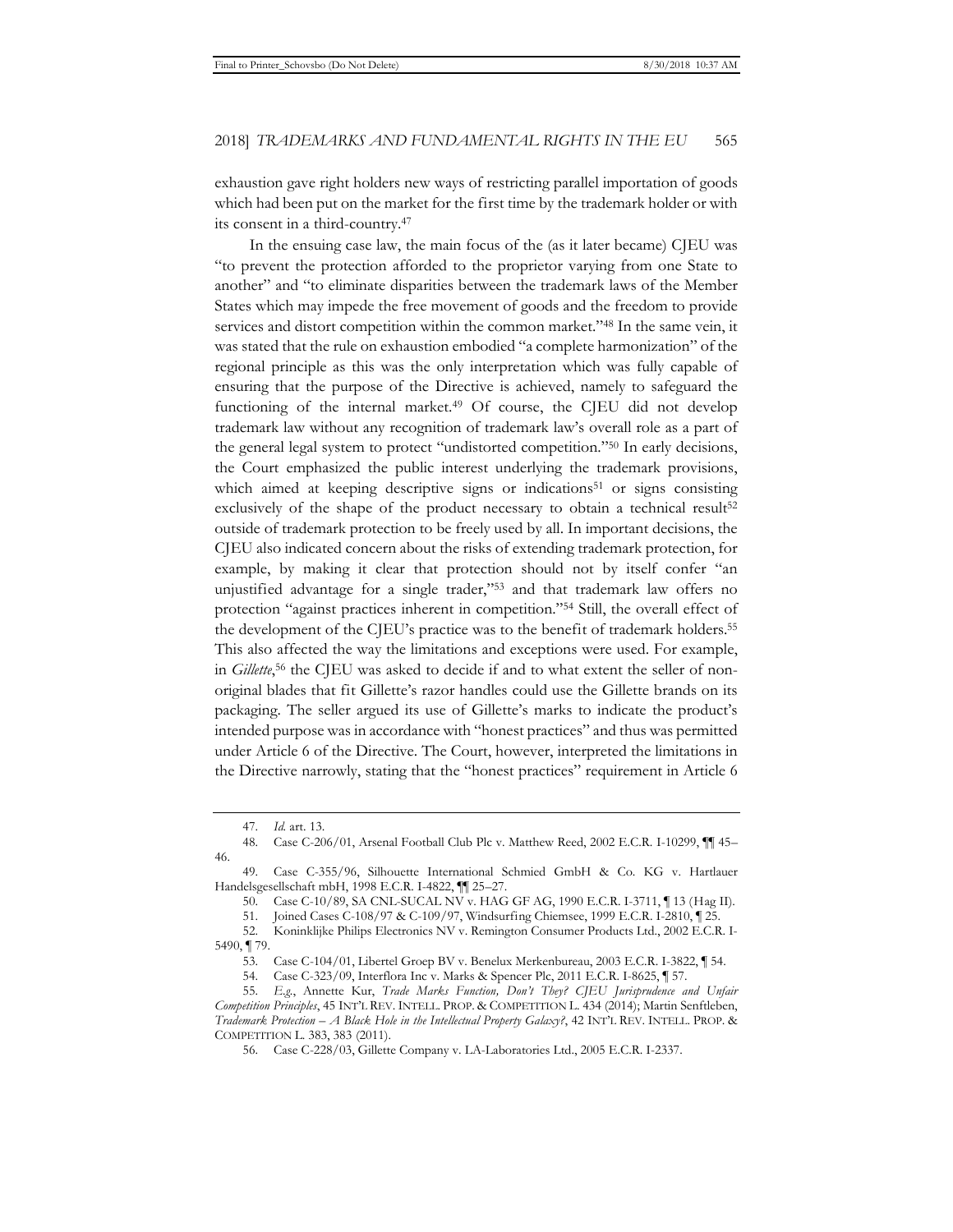"in substance [constitutes] the expression of a duty to act fairly in relation to the *legitimate interests of the trademark owner*."57 As I have argued elsewhere with Lisa Ramsey, while the "honest practices" language thus could be perceived as permitting open-ended balancing of the interests of the mark holder, competitors, and the public in a trademark dispute, this interpretation of Article 6 in *Gillette* provides for one-way-only flexibility to consider solely the interests of rights holders.58 The *Gillette* decision in this way illustrates how the gravitational forces of EU trademark law were tending to the trademark holders' interests.59 The climax for this development arguably came in *L'Oréal v. Bellure* where the CJEU explained that the protected functions of a mark are not limited to the origin function, but include other functions such as "guaranteeing the quality of the goods or services in question and those of communication, investment, or advertising."60 Even though the CJEU has so far relied on the functional analysis in a limited number of instances, and only to restrict the scope of the so-called "double identity" rule,61 the broadness of the protected functions have arguably left trademark holders with amble and strong arguments for further pushing the development their way.

#### *C. Summing Up*

To sum up this very brief overview of EU trademark law: the development in the case law of the CJEU, based on the legal reforms in the 1980s and 90s, was an overall tendency for the Court to further the *internal market and the economic effects of trademark* and to develop the law primarily with a view to the interests of incumbent trademark holders. Importantly, the expansion in terms of the rights and protection offered to trademark holders was not matched by a similar development in terms of the rights and protection of *users* (private and/or commercial). Until the recent amendments (discussed below), the catalogue of limitations and exceptions had not been touched. It was against this basis that when the trademark system of the EU was being reformed, a call was issued for a new limitation infrastructure that could ensure a balanced application of resulting norms in the future vis-à-vis the societal

<sup>57.</sup> *Id.* ¶ 49.

<sup>58.</sup> *See* Ramsey & Schovsbo, *supra* note 4, at 676 (referring to the CJEU's narrow interpretations of the statutory limitations in Case C-48/05, Adam Opel AG v. Autec, 2007 E.C.R. I-1034, ¶¶ 18, 22 and Case C-558/08, Portakabin Ltd. v. Primakabin BV, 2010 E.C.R. I-6963).

<sup>59.</sup> *Id.*

<sup>60.</sup> Case C-487/07, L'Oréal SA v. Bellure NV, 2009 E.C.R. I-5185, ¶ 58. The case and the functionality analysis have been widely debated. *See* Kur, *supra* note 55; *see also* Martin Senftleben, *Function Theory and International Exhaustion: Why it Is Wise to Confine the Double Identity Rule in EU Trademark Law to Cases Affecting the Origin Function*, 36 EUR. INTELL. PROP. REV. 518 (2014).

<sup>61.</sup> The provision is found in the 1989-Directive, *supra* note 9, art. 5(1)(a). According to Recital 11, the protection in such instances is "absolute." However, the CJEU has consistently made clear that protection under this rule is limited to instances in which a third party's use of the sign affects or is liable to affect the functions of the trademark. *L'Oréal*, 2009 E.C.R. I-5185. In this way the protection is made conditional on the effect on a function and is not "absolute."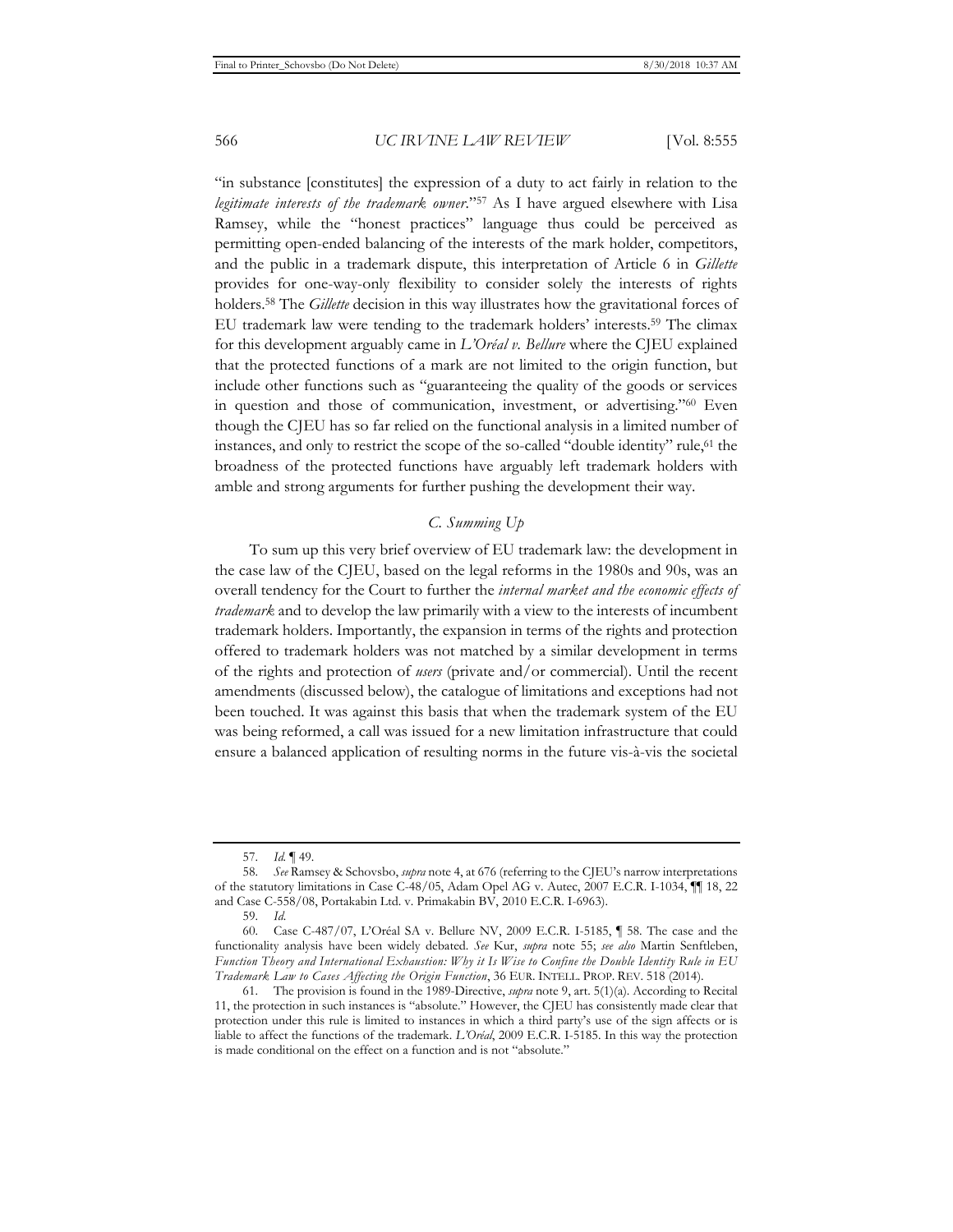interests in freedom of expression and competition.62

#### IV. THE NEW EU TRADEMARK RULES

For the present purposes, the most important (but not the only)<sup>63</sup> novelty is the following Recital in the Preamble of the new EU trademark Regulation:<sup>64</sup>

(21) The exclusive rights conferred by an EU trademark should not entitle the proprietor to prohibit the use of signs or indications by third parties which are used fairly and thus in accordance with honest practices in industrial and commercial matters. In order to create equal conditions for trade names and EU trademarks in the event of conflicts, given that trade names are regularly granted unrestricted protection against later trademarks, such use should be only considered to include the use of the personal name of the third party. It should further permit the use of descriptive or non-distinctive signs or indications in general. Furthermore, the proprietor should not be entitled to prevent the fair and honest use of the EU trademark for the purpose of identifying or referring to the goods or services as those of the proprietor. Use of a trademark by third parties to draw the consumer's attention to the resale of genuine goods that were originally sold by or with the consent of the proprietor of the EU trademark in the Union should be considered as being fair as long as it is at the same time in accordance with honest practices in industrial and commercial matters. Use of a trademark by third parties for the purpose of *artistic expression* should be considered as being fair as long as it is at the same time

<sup>62.</sup> Senftleben et al., *supra* note 4; *see also* Annette Kur, *Fundamental Concerns in the Harmonization of (European) Trademark Law*, *in* TRADEMARK LAND AND THEORY – A HANDBOOK OF CONTEMPORARY RESEARCH 151, 176 (Graeme B. Dinwoodie & Mark D. Janis eds., 2008).

<sup>63.</sup> The new Directive/Regulation introduced some minor changes in terms of the substantive provisions. Some of these changes aimed at bolstering protection, e.g., in regard to goods in transit (Regulation art. 9(4)) or to geographical indications (Regulation art. 8(4a)). Others are pushing in an opposite direction and will likely benefit users of trademark-protected products; most notably a novel limitation for the purpose of identifying or referring to goods or services as those of the proprietor of that trademark was introduced (Regulation art. 12). This limitation covers, e.g., the use of a third party's trademark for selling that party's used goods or for selling parallel imported goods, i.e., the "doubleidentity-"situation. In the same vein, Recital 18 of the Directive now makes it clear that an infringement of a trademark can only be established if there is a finding that the infringing mark or sign is "used in the course of trade for the purposes of distinguishing goods or services." The use of marks for, say, decorative purposes or the accidental use of a mark cannot constitute an infringement.

<sup>64.</sup> A similar provision is found in the new Directive, point 27. The 1989-Directive did not include similar wording. Instead, it contained a provision in Recital 7 that the EU rules do not "exclude the application to trademarks of provisions of law of the Member States other than trademark law, such as the provisions relating to unfair competition, civil liability or consumer protection." Even though not excluding the application of provisions of fundamental rights, such as free speech, such interests are clearly not on the mind of the drafters of this Recital. The Trademark Directive should be fully implemented on January 15, 2019. *See* 1989-Directive, *supra* note 9, arts. 54–55. Since the Regulation entered into force already on March 23, 2016, the legal situation is a bit chaotic and will remain so until the Directive has been put into effect. One would expect national courts, however, to pay very close attention to the Regulation since the rules and provisions there will soon become effective regarding national trademarks too.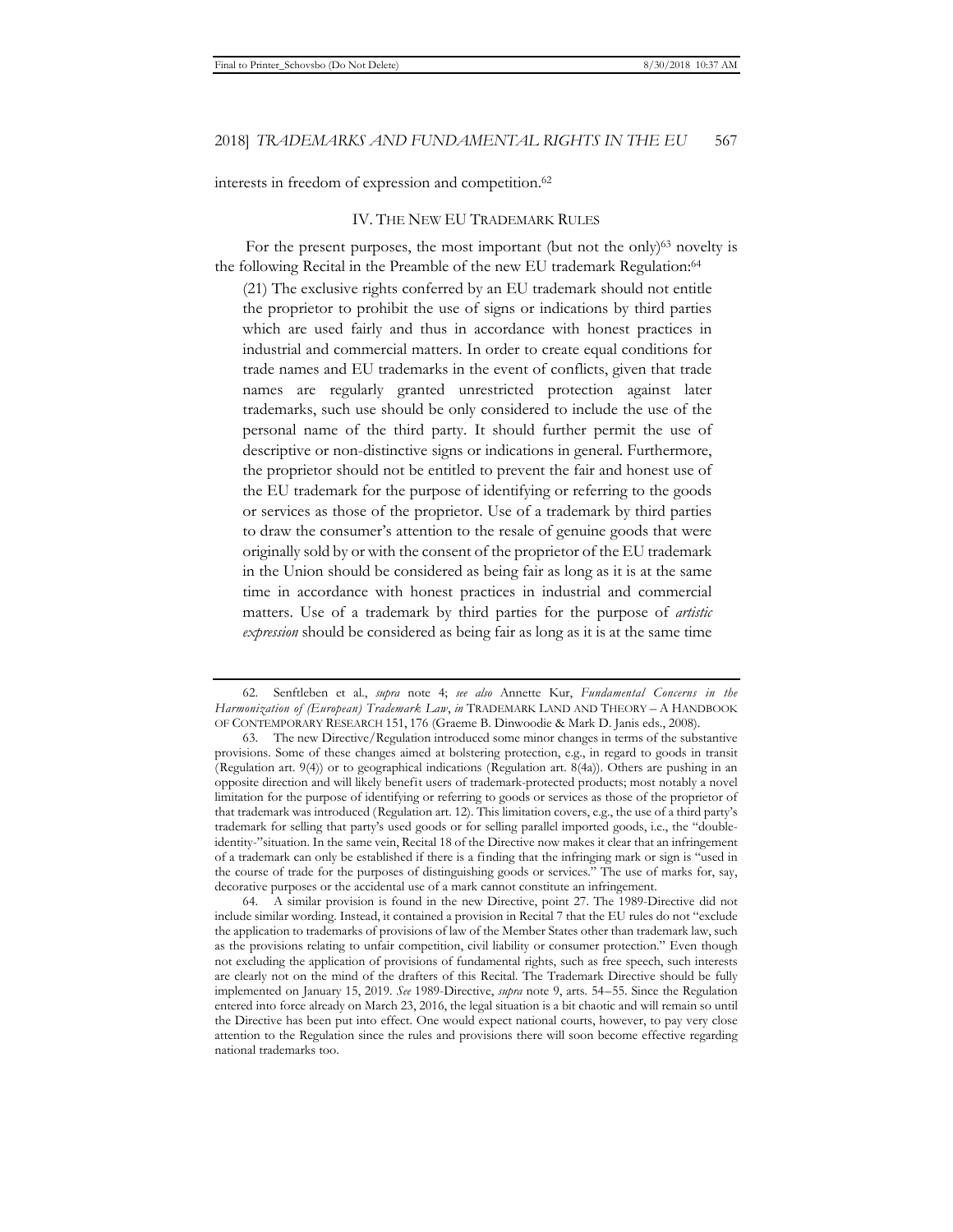in accordance with honest practices in industrial and commercial matters. *Furthermore, this Regulation should be applied in a way that ensures full respect for fundamental rights and freedoms, and in particular the freedom of expression.*<sup>65</sup>

 Recital 21 covers a number of different issues and topics, which all have in common that they aim to indicate limits for trademark exclusivity*.* In this way, the Recital could be seen as answering the call mentioned above for a stronger limitations infrastructure to match the expansion of trademark law. The first part of the Recital provides for limitations but only to the extent that the use by third parties is fair and in accordance with honest practices in industrial and commercial matters.66 The application of fundamental rights and freedoms is not, however, made subject to the "fair and honest practices" test. Instead, this part constitutes a freestanding test (cf. the use of the word "furthermore"). This is also the effect of the use of the opening word—"furthermore"—and by the adjective "*full* respect." It thus follows from the wording of the Recital itself that these interests should be taken into account when applying *any* rule or principle of trademark law (see more infra) including the definition of which uses are "fair" and in conformity with "honest practices."

 The process which eventually led to the adoption of the new Regulation and Directive in December 2015, began in 2009 when the EU Commission initiated a review of the EU trademark system.67 Following this, a first proposal was published in 2013.68 The references to fundamental rights (and artistic expression) now found in Recital 21 of the Trademark Regulation were not included in the original proposal. Instead, they were introduced late in the legislative process and without much further ado.69 In fact, the provision has hardly left any trace at all and very little interpretative aid can be found in the *traveaux préparotoire.* The important MPI Study from 2011, which was commissioned by the Commission and contains an extensive study of the trademark rules including a comprehensive stakeholder analysis, did not foresee any mentioning of fundamental rights.70 Nor did the 2013 Commission proposal, which aimed only at certain uses within the traditional framework of trademark law and the overarching concept of "honest practices in industrial and commercial matters."71 This included a new limitation on referential use (which was eventually adopted, see infra) but contained no reference to

<sup>65.</sup> Trademark Regulation, *supra* note 1, at preamble (emphasis added).

<sup>66.</sup> *Id.*

<sup>67.</sup> *Trade Mark Protection in the EU*, EUR. COMMISSION, http://ec.europa.eu/growth/ industry/intellectual-property/trade-mark-protection\_en [https://perma.cc/52U5-A5TY] (last visited June 10, 2018).

<sup>68.</sup> *Proposal for a Regulation of the European Parliament and of the Council Amending Council Regulation (EC) No 207/2009 on the Community Trade Mark*, COM (2013) 161 final (Mar. 27, 2013).

<sup>69.</sup> Directive 2015/2436 of the European Parliament and of the Council of 16 December 2015 to Approximate the Laws of the Member States Relating to Trade Marks, 2015 O.J. (L 336) 1, 4. 70. *See* MAX PLANCK INST. FOR INTELLECTUAL PROP. & COMPETITION LAW, STUDY ON THE

OVERALL FUNCTIONING OF THE EUROPEAN TRADE MARK SYSTEM 120 (2011).

<sup>71.</sup> *Proposal for a Regulation of the European Parliament and of the Council Amending Council Regulation (EC) No 207/2009 on the Community Trade Mark*, *supra* note 68, at 4, 13.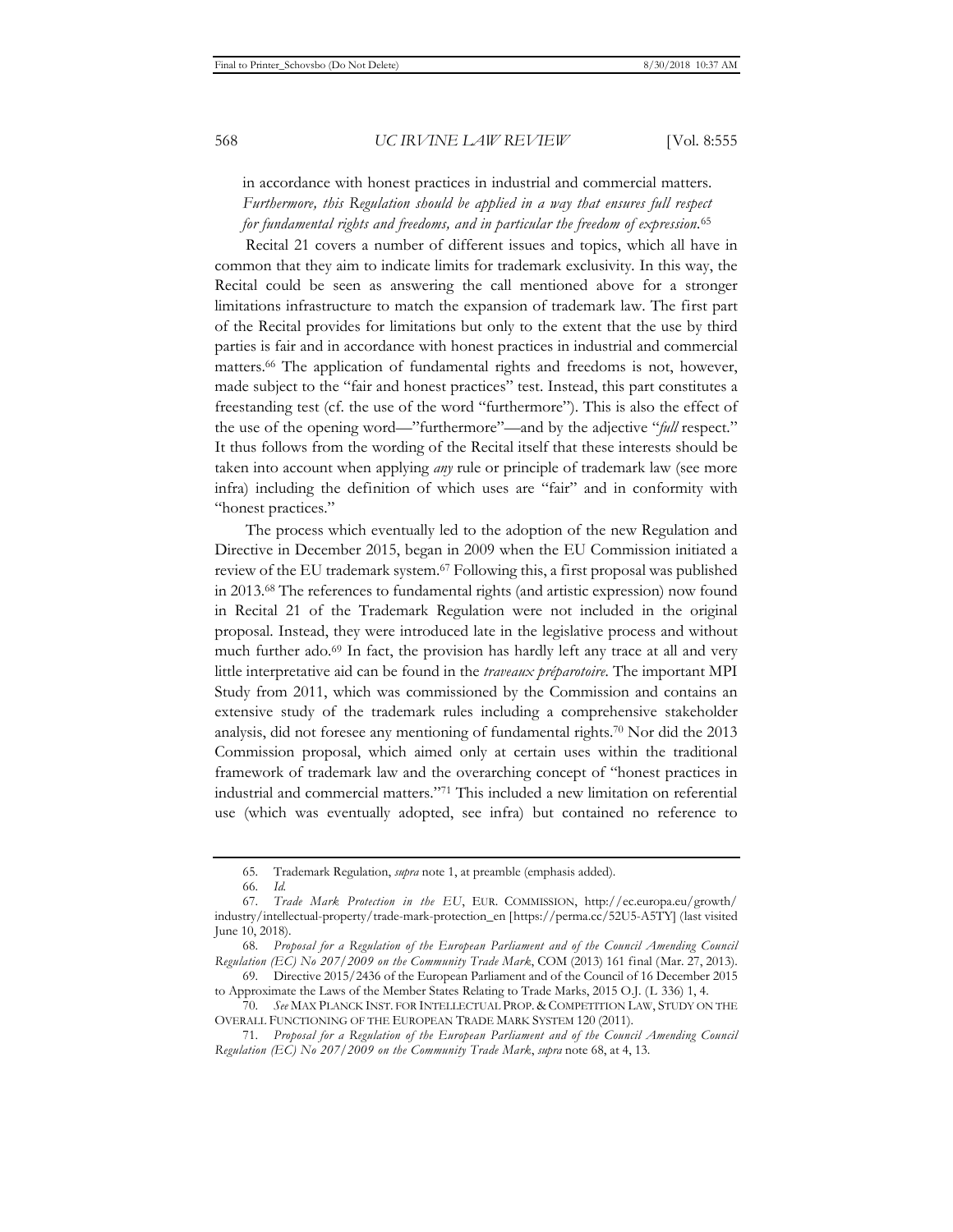fundamental rights (nor to artistic use).72 A suggestion to add fundamental rights and freedoms was first made by the Committee on Legal Affairs73 and later backed up by the Committee on the Internal Market and Consumer Protection.74 In its first reading on February 25, 2014, the European Parliament suggested to incorporate these concerns via an express limitation aimed at parody, artistic expression, criticism, or comment.75 In the subsequent process, however, this suggestion was not followed. Instead it was agreed to amend the recitals and insert the wording mentioned above and to not address the matter directly in the substantive provisions.76 Unlike a substantive law provision (such as an Article), the provisions found in the recitals do not normally create legally binding rights. Instead, courts rely on recitals to cast light on the interpretation of a legal rule.<sup>77</sup>

#### *A. The Constitutionalization of Trademark Law*

The new Recitals in the Preamble on fundamental rights confirm and reflect a general trend of *constitutionalization* of IPR in EU law. As described above this process involves a more direct involvement of constitutional norms in the interpretation and application of IPR than previously known. Furthermore, Geiger points out how a constitutional dimension enables (perhaps even forces) courts to integrate concerns and values which have not been expressed directly in the traditional IPR into their analysis. This could in turn help courts focus more on the

<sup>72.</sup> *Id.* at 4 ("The exclusive rights conferred by a European trademark should not entitle the proprietor to prohibit the use of signs or indications which are used fairly and in accordance with honest practices in industrial and commercial matters. In order to create equal conditions for trade names and trademarks in case of conflicts against the background that trade names are regularly granted unrestricted protection against later trademarks, such use should be considered to include the use of one's own personal name only. It should further include the use of descriptive or non-distinctive signs or indications in general. Moreover, the proprietor should not be entitled to prevent the general fair and honest use of the European trademark for identifying or referring to the goods or services as those of the proprietor.").

<sup>73.</sup> *Draft Report on the Proposal for a Regulation of the European Parliament and of the Council Amending Council Regulation (EC) No 207/2009 on the Community Trade Mark*, European Parliament, Comm. on Legal Affairs*,* at 5–7 (Oct. 31, 2013).

<sup>74.</sup> REGINA BASTOS, EUROPEAN PARLIAMENT, COMM. ON THE INTERNAL MKT. & CONSUMER PROT., 2013/0088(COD), OPINION OF THE COMMITTEE ON THE INTERNAL MARKET AND CONSUMER PROTECTION FOR THE COMMITTEE ON LEGAL AFFAIRS ON THE PROPOSAL FOR A REGULATION OF THE EUROPEAN PARLIAMENT AND OF THE COUNCIL AMENDING COUNCIL REGULATION (EC) NO 207/2009 ON THE COMMUNITY TRADE MARK 7 (2013), http://www.europarl.europa.eu/sides/getDoc.do?pubRef=-//EP//NONSGML+COMPARL+PE-516.700+03+DOC+PDF+V0//EN&language=EN [https://perma.cc/3LUM-A9CN].

<sup>75.</sup> European Parliament Legislative Resolution of 25 February 2014 on the Proposal for a Regulation of the European Parliament and of the Council amending Council Regulation (EC) No 207/ 2009 on the Community Trade Mark, 2017 O.J. (C 285) 209, 219–20.

<sup>76.</sup> Council of the European Union, Statement of the Council's Reasons, 2013/0088 (COD), 10373/1/15 REV 1 ADD 1, 1, 6–7; *Communication from the Commission to the European Parliament*, at 4, COM (2015) 589 final (Mar. 27, 2013).

<sup>77.</sup> *See, e.g.*, Case C-215/88, Casa Fleischhandels-GmbH v. Bundesanstalt für Landwirtschaftliche Marktordnung, 1989 E.C.R. 2799, 2808.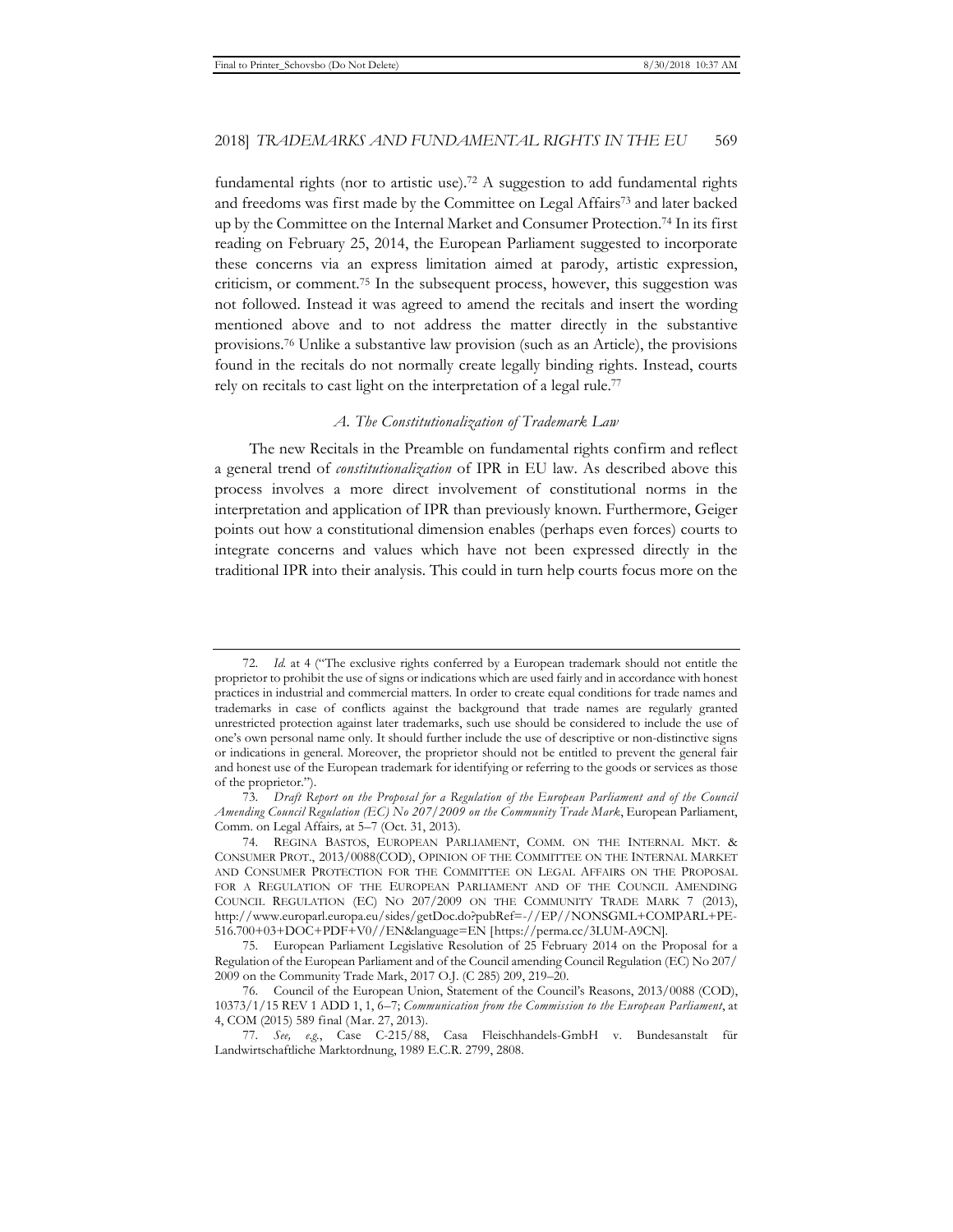general societal effects of the protection and on maintaining an appropriate balance between different interests.78

The CJEU has dealt with IPR and Fundamental Rights in a number of judgments. So far, most of these have concerned copyright.79 In the following, I will mention only some examples. Even though copyright cases are arguably more prone to arguments based on free speech because of copyright's subject matter, one would expect the general principles developed by the CJEU to apply generally within all fields of IPR. The concrete analyses depend of course on the boundaries set up by the specific legislation including, for instance, the detailed limitations and exceptions found in the legislation in question.80 For this reason, I will first describe the development in copyright law and then turn to trademark law.

#### *1. The Example of Copyright*

In 2006, the CJEU found in *Laserdisken* that a provision which restricted parallel importation from third countries of copyright protected material81 did not violate the principle of freedom of expression.82 In so finding the Court explained that the rule does not prevent copyright holders from communicating their ideas but rather to control the first marketing of the object protected by the right.83 The important point, as seen from a constitutional perspective, is not the actual result but the way the CJEU framed its assessment of the validity of the exhaustion rule under the general balancing principle established by ECHR Article 10 on Freedom of Expression.84 In this way the Court implicitly accepted the relevance of that

<sup>78.</sup> *See* Geiger, *"Constitutionalising" Intellectual Property Law?*, *supra* note 4, at 371 *et seq.*.

<sup>79.</sup> *See* Case C-201/13, Deckmyn v. Vandersteen, 2014; Case C-314/12, UPC Telekabel Wien GmbH v. Constantin Film Verleih GmbH, 2014; Cases C-457/11 to C-460/11, Verwertungsgesellschaft Wort (VG Wort) v. Kyocera, 2013; Case C-283/11, Sky Österreich GmbH v. Österreichischer Rundfunk, 2013; Case C-180/11, Bericap Záródástechnikai Bt. v. Plastinnova 2000 Kft., 2012; Case C-360/10, Belgische Vereniging van Auteurs, Componisten en Uitgevers CVBA (SABAM) v. Netlog NV, 2012; Case C-277/10, Luksan v. Van der Let, 2012; Case C-145/10, Painer v. Standard Verlags GmbH, 2011; Case C-70/10, Scarlet Extended SA v. Société Belge des Auteurs, Compositeurs et Éditeurs SCRL (SABAM), 2011 E.C.R. I-12006; Case C-275/06, Productores de Música de España (Promusicae) v. Telefónica de España SAU, 2008 E.C.R. I-309; Case C-479/04, Laserdisken ApS v. Kulturministeriet, 2006 E.C.R. I-8089. For an in-depth analysis and a (then) fullhistory account, see Mylly, *supra* note 4, at 110.

<sup>80.</sup> As a notable example of the general character of the constitutionalization, Case C-170/13, Huawei Technologies Co. v. ZTE Corp., 2015 (on competition law and standard essential patents) indicated as a starting point for its analysis that a balance should be struck between maintaining free competition and the requirement to safeguard that proprietor's intellectual-property rights guaranteed by Article 17(2), ¶ 57.

<sup>81.</sup> The rules on exhaustion are found in Directive 2001/29/EC of the European Parliament and of the Council of 22 May 2001 on the Harmonisation of Certain Aspects of Copyright and Related Rights in the Information Society [2001] OJ L 167/10, art. 4.

<sup>82.</sup> Laserdisken, 2006 E.C.R. at I-8131.

<sup>83.</sup> *Id.* at I-8130.

<sup>84.</sup> Convention for the Protection of Human Rights and Fundamental Freedoms art. 10, Nov. 4, 1950, 213 U.N.T.S. 221 ("1. Everyone has the right to freedom of expression. This right shall include freedom to hold opinions and to receive and impart information and ideas without interference by public authority and regardless of frontiers. This Article shall not prevent States from requiring the licensing of broadcasting, television or cinema enterprises. 2. The exercise of these freedoms, since it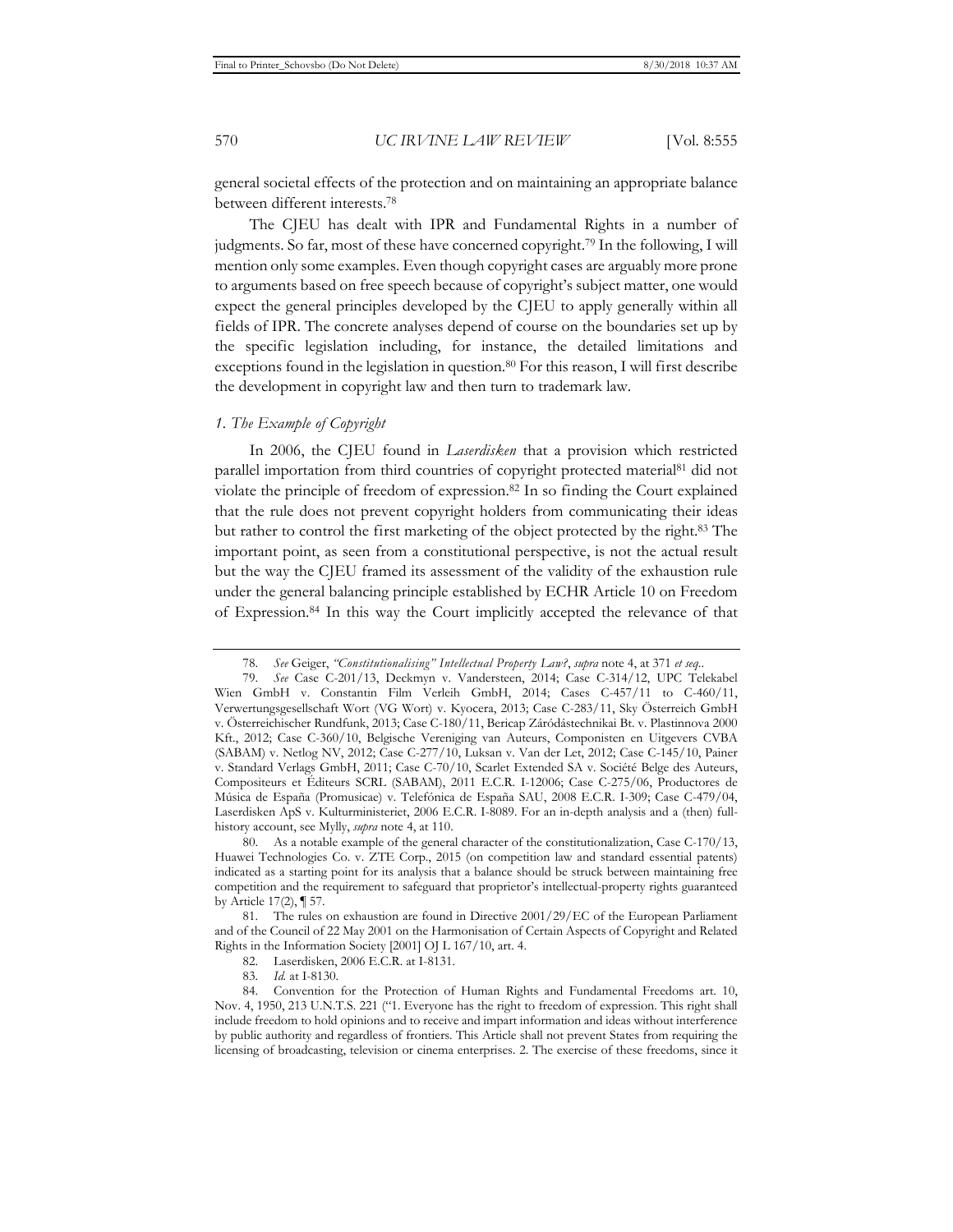provision for the evaluation of the provision in copyright. By way of inference it also accepted that it might have found the provision in the Directive to be unjustified in the light of the balancing principle contained in Article 10. The Court in this way recognised, at least in principle, $85$  that it would be able to use the (external) fundamental right (*in casu* the ECHR Article 10) to second guess the (internal) balancing of the copyright legal instrument. In *Promusicae*86 from 2008, the Court found that the EU rules only impose limited obligations on Internet Service Providers (ISPs) to communicate personal data in order to ensure effective protection of copyright. The CIEU explained $8^7$  that the case raised the need to reconcile different fundamental rights, *viz.* the right to respect for private life on the one hand,88 the rights to protection of property,89 and to an effective remedy.90 To reconcile those interests, the CJEU instructed national courts to "take care to rely on an interpretation of the directives which allows *a fair balance to be struck* between the various fundamental rights protected by the Community legal order."91 In particular, courts should not just interpret national laws in a manner consistent with EU directives. They should also make sure that they do not rely on an interpretation of them "which would be in conflict with those fundamental rights or with the other general principles of Community law, such as the principle of proportionality  $\dots$ ."<sup>92</sup> Not only is the balancing test and the principle of proportionality introduced as the basic way of reconciling the different interests. It is also explained that the balancing test should, furthermore, be applied in a way which makes it clear that the need to secure the "effective protection of copyright"  $(i.e., the fundamental right to property)<sup>93</sup> does not turn the interests inherent in$ protecting the communication of personal data (i.e. the fundamental right to effective judicial protection<sup>94</sup> and the protection of personal data and of private

carries with it duties and responsibilities, may be subject to such formalities, conditions, restrictions or penalties as are prescribed by law and are necessary in a democratic society, in the interests of national security, territorial integrity or public safety, for the prevention of disorder or crime, for the protection of health or morals, for the protection of the reputation or rights of others, for preventing the disclosure of information received in confidence, or for maintaining the authority and impartiality of the judiciary.").

<sup>85.</sup> On the other hand, unlike the Advocate General in the case, the Court never engaged in any substantive discussion but simply stated that "the alleged restriction on the freedom to receive information is justified in the light of the need to protect intellectual property rights." Opinion of Advocate General Sharpston, Case C-479/04, Laserdisken ApS v. Kulturministeriet, 2006 E.C.R. I-8093, I-8108–09. According to Mylly, *supra* note 4, at 112, Laserdisken represents the "culmination of the rejection and ignorance period [of the CJEU] in IP matters."

<sup>86.</sup> Case C-275/06, Productores de Música de España (Promusicae) v. Telefónica de España SAU, 2008 E.C.R. I-309, ¶ 65.

<sup>87.</sup> *Id.* ¶ 68.

<sup>88.</sup> *Id.* ¶ 65 (this right is recognized in the EU Charter, art. 8).

<sup>89.</sup> *Id.* (i.e., EU Charter, art. 17).

<sup>90.</sup> *Id.* (i.e., EU Charter, art. 47).

<sup>91.</sup> *Id.* ¶ 68 (emphasis added).

<sup>92.</sup> *Id.*

<sup>93.</sup> *Id.* ¶ 62.

<sup>94.</sup> *Id.*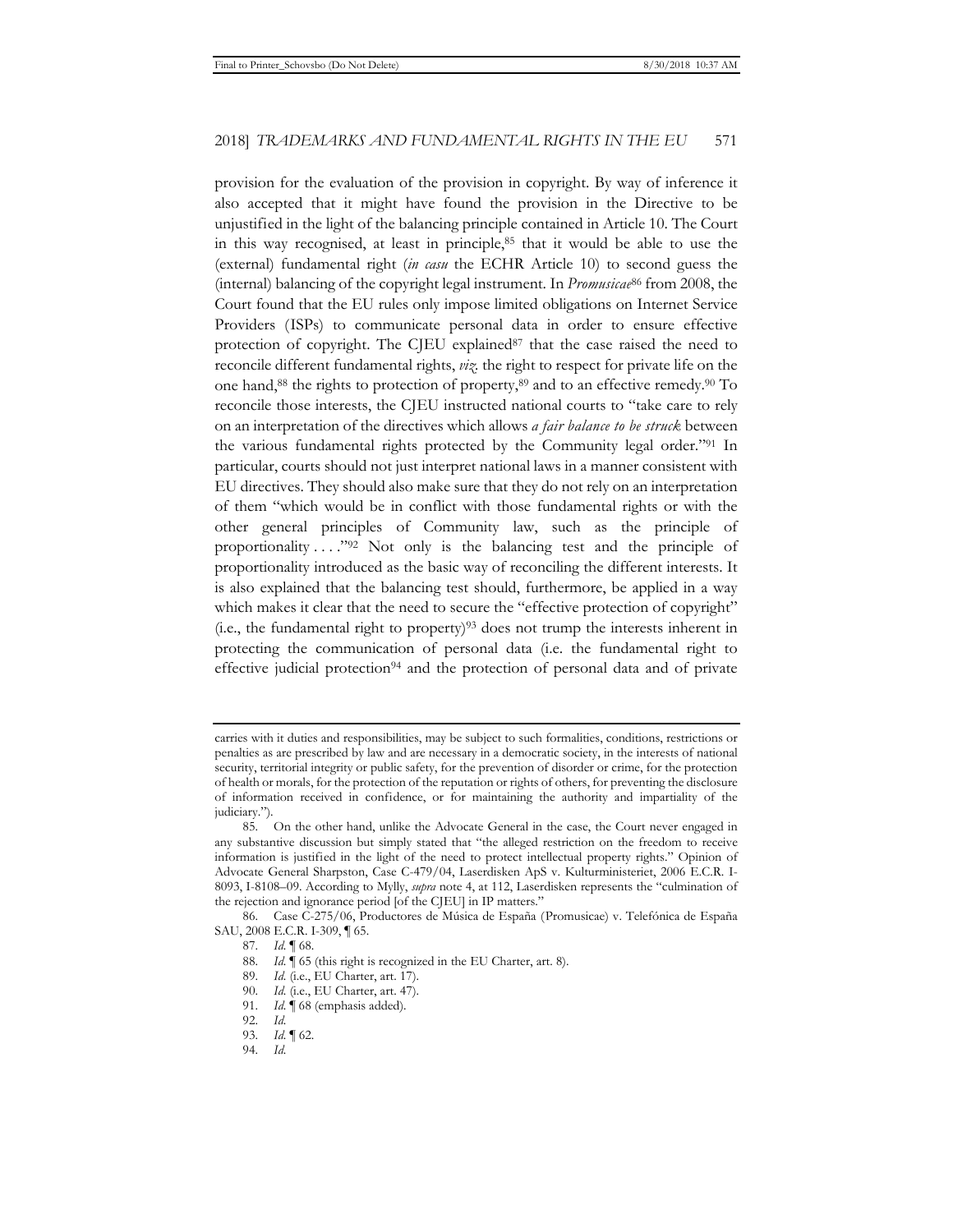life).95 Safeguarding copyright as a fundamental right in other words does not take priority, but is just one interest amongst other equally important interests. Next, in 2011, in *Scarlet Extended*, 96 the Court rejected that the EU rules on enforcement of copyright vis-à-vis ISPs require them to install all-encompassing filtering systems. The CJEU remarked inter alia that

The protection of the right to intellectual property is indeed enshrined in Article 17(2) of the Charter of Fundamental Rights of the European Union ('the Charter'). There is, however, *nothing whatsoever in the wording of that provision or in the Court's case-law to suggest that that right is inviolable and must for that reason be absolutely protected*.97

Instead the protection of the fundamental right to property, which includes the rights linked to intellectual property, must be balanced against the protection of other fundamental rights98 with a view of striking "a fair balance between the protection of copyright and the protection of the fundamental rights of individuals who are affected by such measures."<sup>99</sup> The latter includes the freedom to conduct a business enjoyed by operators such as ISPs pursuant to Article 16 of the Charter.<sup>100</sup> In *UPC Telekabel*<sup>101</sup> from 2014, the CJEU explained that in deciding whether or not to grant injunctions prohibiting ISPs from allowing customers' access to web-sites containing copyright infringing material, national courts should balance the involved interests as these have been expressed though the rules on fundamental rights and other general principles such as the principle of proportionality.102 As explained in *Scarlet*, those interests include Article 16 which, according to the Court, includes inter alia "the right for any business to be able to freely use, within the limits of its liability for its own acts, the economic, technical and financial resources available to it."103 Consequently, an injunction which imposes grave costs or other disproportional burdens on IPSs would not be justified.104 Furthermore, the Court explained that an ISP, in choosing the measures to be adopted in order to comply with an injunction, should include the interests of the *users* in using the provider's services in order to "lawfully access information."105 Failing to take the interests into account as part of the balancing would, the Court explained, not take due account of the "freedom of information" of the users.106

<sup>95.</sup> *Id.* ¶ 63.

<sup>96.</sup> Case C-70/10, Scarlet Extended SA v. Société Belge des Auteurs, Compositeurs et Éditeurs SCRL (SABAM), 2011 E.C.R. I-12006.

<sup>97.</sup> *Id.* ¶ 43 (emphasis added).

<sup>98.</sup> *Id.* ¶ 44.

<sup>99.</sup> *Id.* ¶ 45.

<sup>100.</sup> *Id.* ¶ 46.

<sup>101.</sup> Case C-314/12, UPC Telekabel Wien GmbH v. Constantin Film Verleih GmbH, 2014.

<sup>102.</sup> *Id.* ¶ 46.

<sup>103.</sup> *Id.* ¶ 49; *see generally* Gustavo Ghidini & Andrea Stazi, *Freedom to Conduct a Business, Competition and Intellectual Property*, *in* GEIGER, *supra* note 4, at 410 (discussing Article 16 of the EU Charter).

<sup>104.</sup> Case C-314/12, UPC Telekabel Wien GmbH v. Constantin Film Verleih GmbH, ¶¶ 52, 53.

<sup>105.</sup> *Id.* ¶ 56.

<sup>106.</sup> *Id.*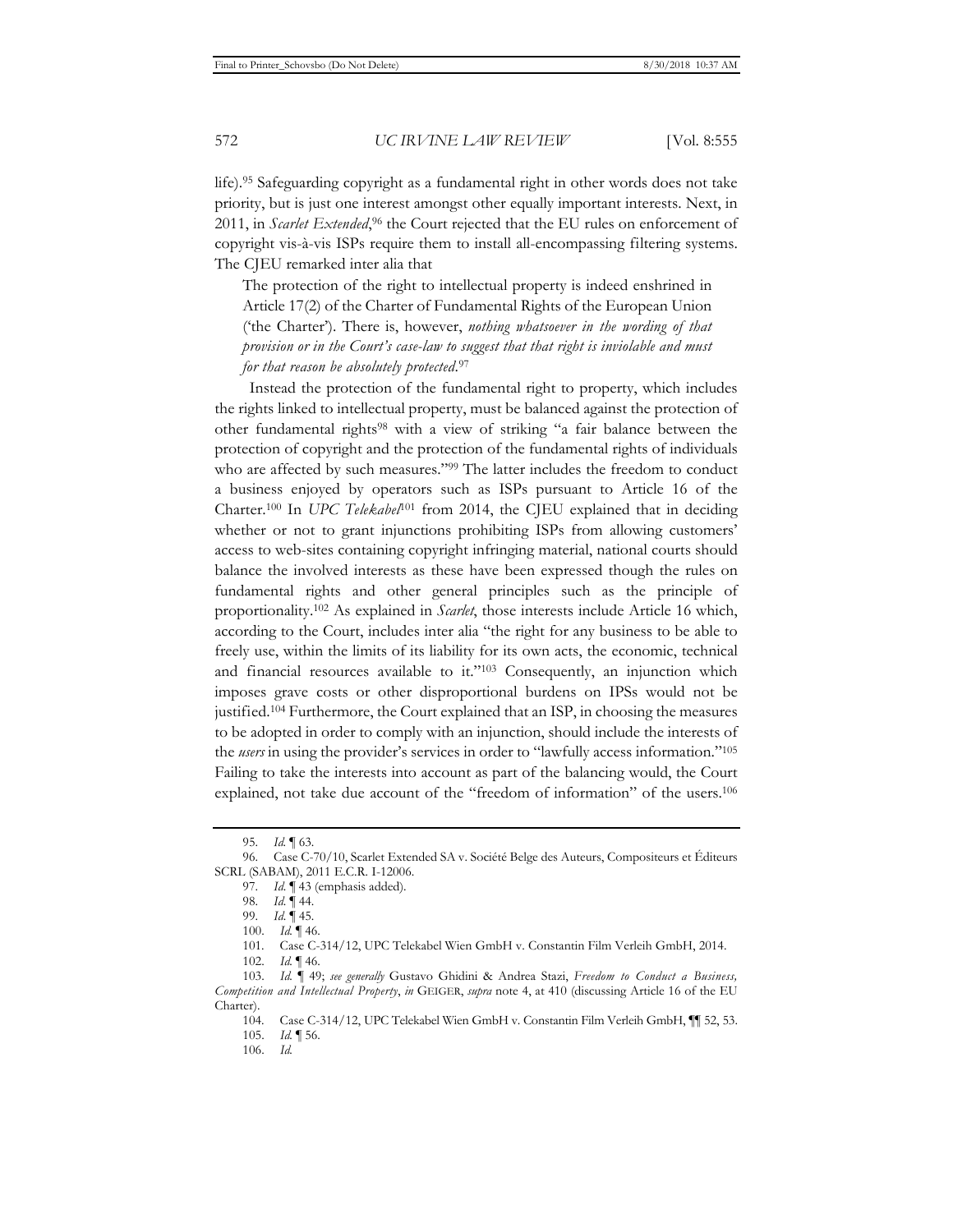The national court must check that these limits are respected.107 Remarkably, the CJEU here relies on the fundamental right of freedom of information to impose obligations on a private party (the ISP) vis-à-vis another private party (the user).108 Finally, yet importantly, in the 2014 case, *Deckmyn*, 109 the Court linked the existence of the exception on parodies in the Infosoc Directive to the Charter. The Court explained that the exception should be interpreted in a way which enabled the effectiveness of the exception thereby established to be safeguarded.110 Also the interpretation should strike a fair balance between, on the one hand, the interests and rights of right holders and, on the other, the freedom of expression of the user of a protected work who is relying on the exception for parody.111

#### *2. Summing Up*

As it can be seen, the CJEU, in all these decisions, in one way or the other, factored arguments based on fundamental rights norms into the assessment of the legality or effects of the IP legislation. In this way, the *external* fundamental rights norms have come to serve, at the same time, as legitimizing the IPR norms and as instruments of interpretation of the *internal* IPR rules. The traditional two-pillar approach<sup>112</sup> is corroding. The central mechanism in the decisions from the C[EU, is the *balancing of interests*. 113 As explained by Griffiths the term "balancing" should be understood merely as a metaphor for a process which involves a detailed exercise of comparison between the requirements of competing interests.114 Unlike a traditional IPR analysis, the constitutional balancing uses fundamental rights norms to frame the issues and as the basis for finding the relevant arguments.115 As seen in this perspective, the weight on the right holder's side of the scale is provided by the right to property.116 On the other side of the scale, one might find the right to freedom of expression117 or the freedom to conduct a business.118 The nature of the interests and their weights cannot, however, be gauged once and for all but must be determined through a case-by-case analysis. This *open*-*endedness* lies at the very heart of the test. Another part is the *turning about* of the base line for assessing which

<sup>107.</sup> *Id.* ¶ 57.

<sup>108.</sup> *See* Geiger, *Reconceptualizing the Constitutional Dimension of Intellectual Property*, *supra* note 4, at 150 et seq. (seeing these remarks as a constitutionally based push towards the recognition of "users' rights").

<sup>109.</sup> Case C-201/13, Deckmyn v. Vandersteen, 2014.

<sup>110.</sup> *Id.* ¶ 23; *see also* Case C-174/15, Vereniging Openbare Bibliotheken v. Stichting Leenrecht, 2016 ¶ 51 (on the public lending limitation).

<sup>111.</sup> Case C-201/13, Deckmyn, 2014 ¶ 27.

<sup>112.</sup> *See supra* point 2.

<sup>113.</sup> *See supra* notes 91, 92.

<sup>114.</sup> Griffiths, *supra* note 4, at 74.

<sup>115.</sup> *See supra* point 2.1.

<sup>116.</sup> Griffiths, *supra* note 4, at 71; Schovsbo, *supra* note 23. The textbook example from design law is Judgment of the District Court of The Hague of May 4, 2011, 389526 / KG ZA 11-294, Nadia Plesner Joensen v. Louis Vuitton Malletier, ECLI:NL:RBSGR:2011:BQ3525 (Neth.).

<sup>117.</sup> EU Charter art. 11(1).

<sup>118.</sup> EU Charter art. 16.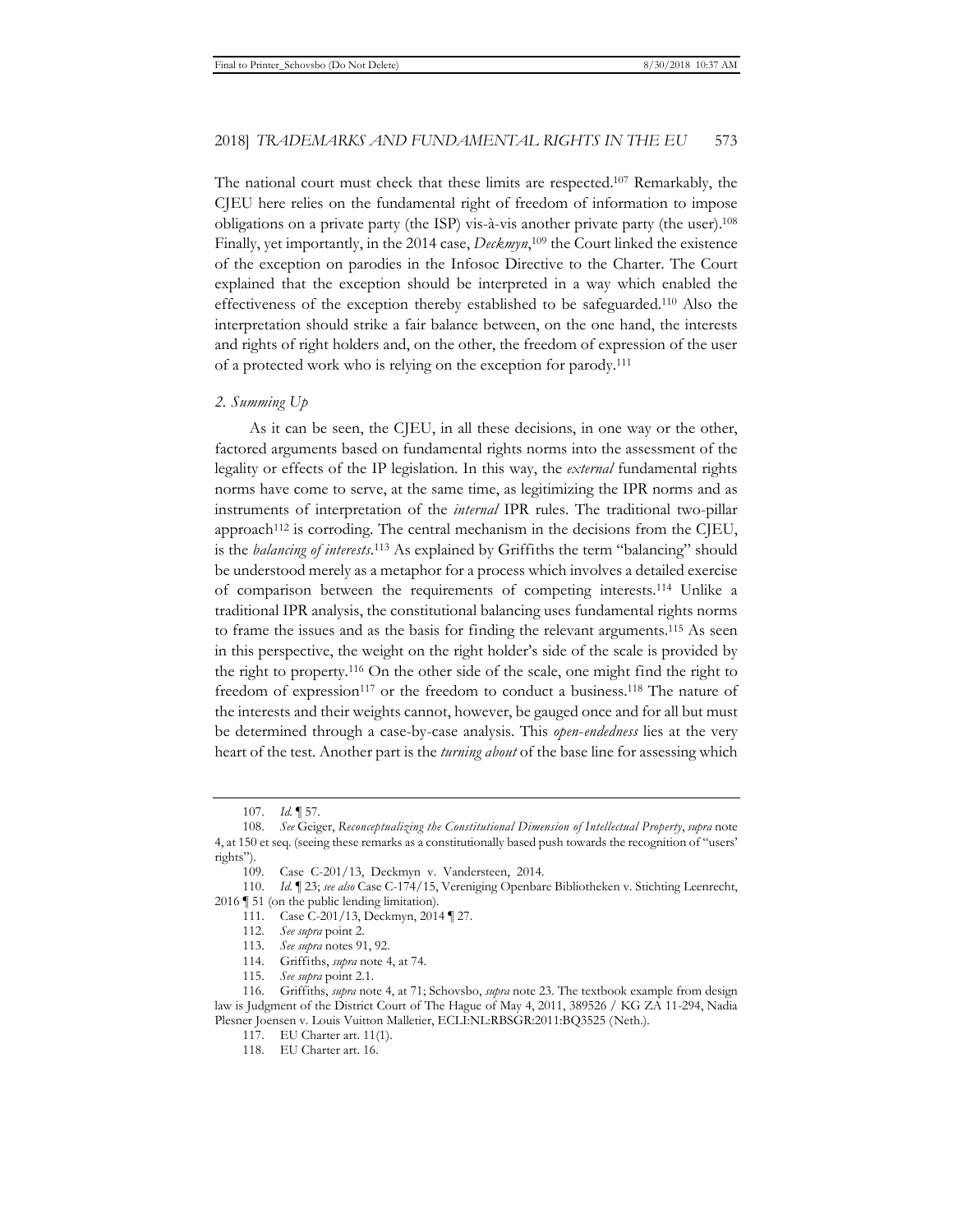is the main rule (exclusivity or freedom of information) and which the limitation (injunction or access to use) as identified above, point 2.1 which makes any *a priori* assumption about a narrow or broad interpretation of the limitations problematic. Accepting balancing as the basis of a legal analysis is thus to accept that cases cannot be decided based on deduction or with reference alone to IPR systematic concerns.119 This is also the gist of the dictum in *Scarlet* that IPR is "not inviolable" and must not be "absolutely protected."120

#### V. IMPACT ASSESSMENT

#### *A. Generally*

The new Recitals have confirmed that trademark law is part of the broader trend of constitutionalization. The more pronounced role of constitutional norms in trademark law proper is most likely going to serve as a *catalyst* for trademark analysis simply by opening the normative space and forcing courts to hear new types of arguments in trademark cases. Thus, Geiger has identified a number of *general*  advantages in recognizing fundamental rights as a foundation for the IP system including:

- Fundamental rights are included in the national constitutions and bind the legislature,
- the legislature has to consider all fundamental rights equally,
- fundamental rights represent ethical values which enjoy widespread consent and acknowledgment under international law, and
- if legislation does not represent these values the judges have to interpret the laws in the light of the fundamental right anyway.121

These points would seem to hold true for trademark law, too, and will directly affect the way courts at all levels perceive the relationship between IPR and fundamental rights. It is also going to affect the way courts balance interests in concrete cases involving the interpretation of trademark provisions, be that the rules which determine which signs can be protected, the scope of protection in infringement cases, or the application of limitations.

Apart from confirming that trademark law is part of this overall trend, it is submitted that the active step of internalizing fundamental rights into trademark by the new Recitals is going to *accelerate* the processes identified by Geiger. This will most likely not revolutionize EU trademark law. As explained above, the wellknown rules and principles remain in force, and the constitutionalization does not mandate (nor prescribe) *contra legem* interpretation of the legislation by courts. Nor does the development detract the societal value of trademark protection or diminish

<sup>119.</sup> Schovsbo, *supra* note 23.

<sup>120.</sup> Case C-70/10, Scarlet Extended SA v. Société Belge des Auteurs, Compositeurs et Éditeurs SCRL (SABAM), 2011 E.C.R. I-12006.

<sup>121.</sup> GEIGER, *supra* note 4, at 138 et seq.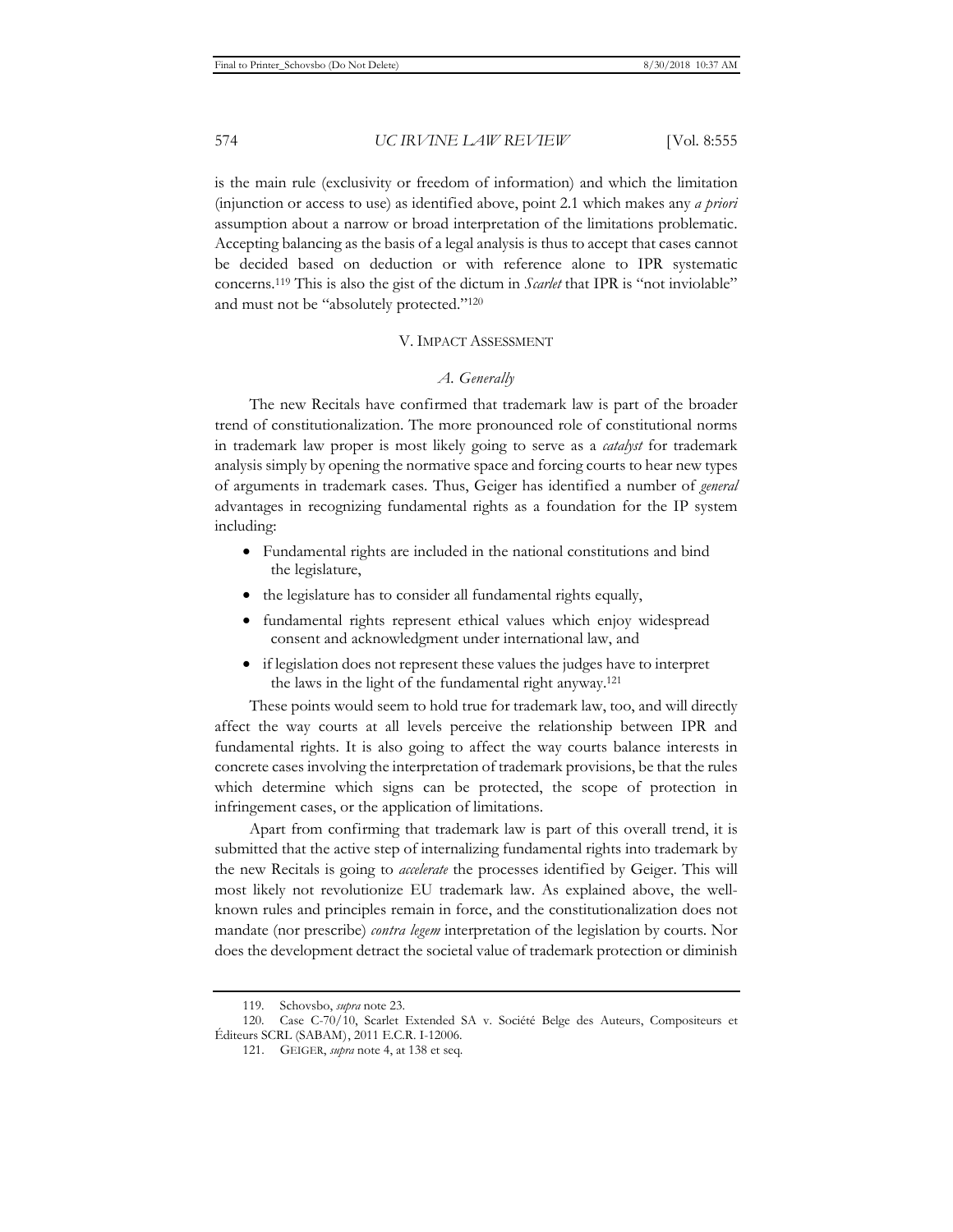the importance of fair and honest commercial practices. The constitutionalization does, however, open the door for new arguments and perspective in trademark cases. As seen from the traditional starting point of the CJEU, above, and its emphasis on *market integration*, the inclusion of the *non-economic* constitutional norms is going to add to the general *softening* of the focus of the EU treaty following the adoption of the Lisbon treaty.122 Furthermore, the explicit internalization of those norms could well leap-frog any hesitations following from the traditional external/ internal view described above. The effect on national courts will come in part via the CJEU123 and in part via the national implementation. In both instances, courts are going to rely on the preamble to cast light on the interpretation of a legal rule. For courts such as Danish ones, which have traditionally been reluctant to rely on arguments derived from fundamental rights, this will no doubt make the application of free speech arguments, etc. more accessible than previously.

#### *B. Concrete Issues*

Turning to the most likely concrete effects and the ability of the new trademark system to address some of the concerns raised, Senftleben has made the following observations (before the adoption of the new provisions):

In the area of limitations of the scope of trademark protection, the analysis revealed that with the continuous expansion of trademark protection in the EU, inherent limits of exclusive rights become less and less reliable safe harbours for free speech. It has become more difficult to demarcate exactly the limits of actionable trademark use. Besides forms of use that would interfere with the essential trademark function of signalling the commercial origin of goods and services, EU trademark owners may also have success in invoking trademark rights against forms of use, such as criticism, comment and parody that do not impair the basic origin function, but may adversely affect brand image and goodwill. This expansion of trademark rights is likely to have an increasingly deterrent effect. The mere risk of being sued for trademark infringement because of a biting comment or parody may prevent users from engaging in these forms of free speech. To safeguard freedom of expression, it is thus advisable to reassure users of

123. National courts are obliged to refer preliminary questions to the CJEU when in doubt on the interpretation of EU law. TFEU art. 267 and previous decisions are binding on national courts.

<sup>122.</sup> Stephen Weatherhill, *From Economic Rights to Fundamental Rights*, *in* THE PROTECTION OF FUNDAMENTAL RIGHTS IN THE EU AFTER LISBON 11 (Sybe de Vries et al. eds., 2013) (pointing out that the "softening" is in part coursed by the removal from the Treaty of the purpose of creating a "system ensuring that competition in the internal market is not distorted" (i.e. Article 3(1)(g) of the pre-Lisbon treaty)); *see also* Davis, *supra* note 9 (pointing out how the focus of the CJEU on 'the market' led to a lowering of the requirements for considering signs to be distinctive and thus protectable and thus expanded the reach of trademark law); Stephen Weatherhill, *Protecting the Internal Market from the Charter*, *in* THE EU CHARTER OF FUNDAMENTAL RIGHTS AS A BINDING INSTRUMENT: FIVE YEARS OLD AND GROWING 213 (Sybe de Vries et al. eds., 2015) (pointing out that as seen from the perspective of Free Movement cases, the Charter has provided "confirmation, not transformation" as the Internal Market law was already "fundamental rights compliant" at the time of the entry into force of the TFEU).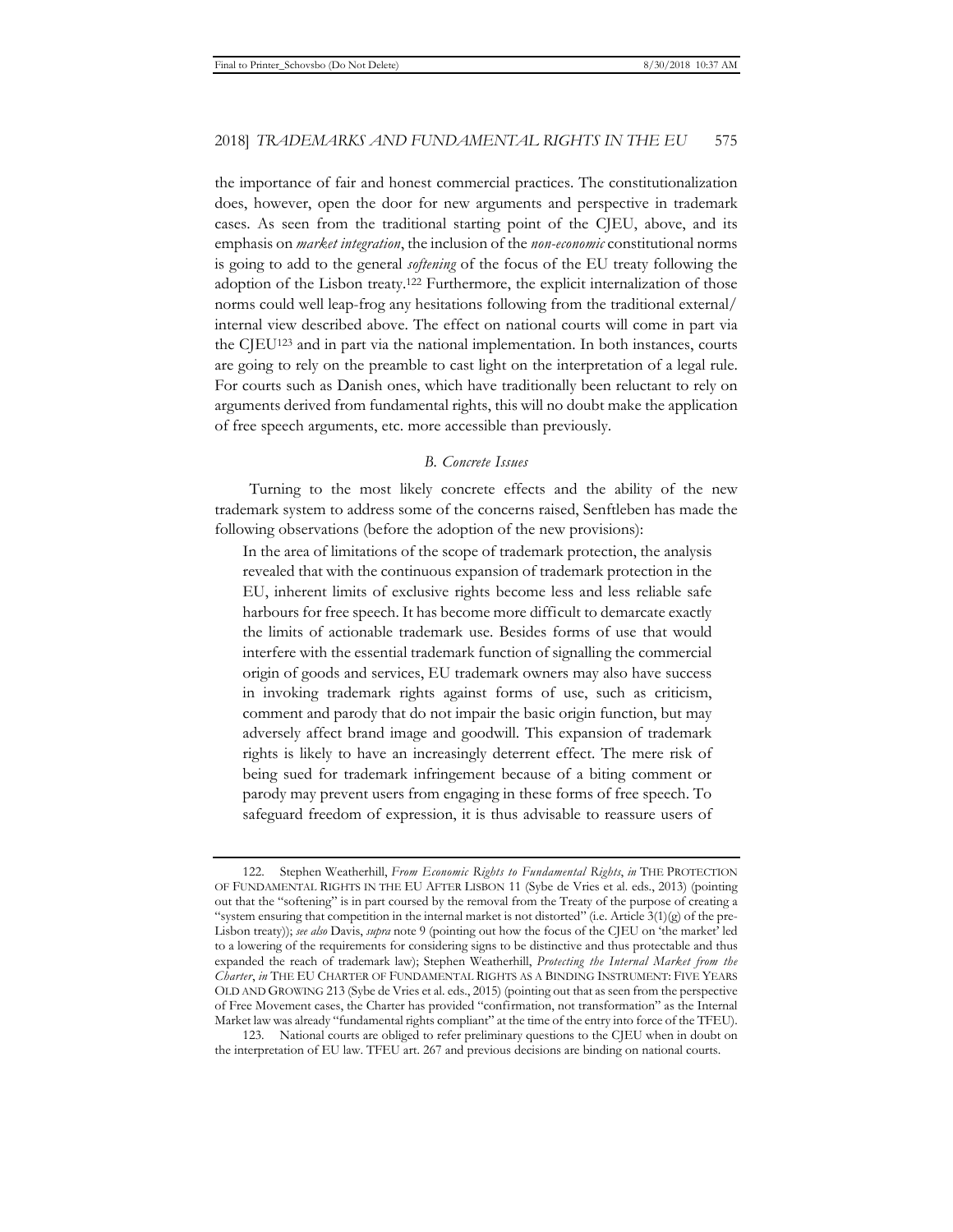trademarked signs that certain forms of use are exempted from the control of the trademark owner by adopting appropriate exceptions that can be invoked as defences against alleged infringement. In this way, legal certainty can be re-established, and socially and culturally valuable use can be encouraged.124

Following this analysis, I will focus my assessment of the impact of the changes in relation to two issues: (1) demarcation of the limits of actionable trademark use and (2) limitations as safe harbors for fundamental rights.125

#### *1. Demarcation of the Limits of Actionable Trademark Use*

Senftleben has noticed a deterrence effect arising from the actual or perceived ability of trademark holders to rely on the extended protection offered to marks with a reputation to successfully invoke trademark rights against forms of use, such as criticism, comment, and parody that do not impair the basic origin function, but may adversely affect brand image and goodwill.126

The trademark reform made the extended protection of *marks with a reputation* (or "well-known marks") *mandatory* (and not optional) for member states.127 In this way, the new system cast one of the prime examples of the expansion of trademark law in stone.128 In terms of the substantive rules, no changes occurred. According to the Directive article  $10(2)(c)$  (Regulation Article  $9(2)(c)$ ), holders of such marks may thus still *prevent the use of such marks where such use without due cause takes unfair advantage of, or is detrimental to, the distinctive character or the repute of the EU trademark*.

The potential scope of the protection under EU law, for marks with a reputation, is very broad. Thus, in *L'Oréal/Bellure*, the Court stated that *taking unfair advantage* of a mark with a reputation covers in particular "cases where, by reason of a transfer of the image of the mark or of the characteristics which it projects to the goods identified by the identical or similar sign, there is *clear exploitation on the coat-tails of the mark with a reputation*."129 According to this test, the burden of proof for finding infringement is very light.130 Arguably, the CJEU has so far limited the application of the "standing on the coattail" test to cases where imitations are

<sup>124.</sup> Senftleben, *supra* note 4, at 376.

<sup>125.</sup> The EU courts have also relied on provisions in the Charter in cases involving trademarks and procedural matters. *See* Case T-585/10, Aitic Penteo v. O.H.I.M., 2012 E.C.R. 251 (on the EU Charter art. 41(2)(c) and the obligation of the administration to give reasons for its decisions); *see also* Case C-530/12, O.H.I.M. v. Nat'l Lottery Comm'n, 2014 E.C.R. 186 (on EU Charter art. 47 and fair trial). I will disregard these decisions in the following and focus instead on substantive trademark law.

<sup>126.</sup> Senftleben, *supra* note 4.

<sup>127.</sup> Trademark Directive, *supra* note 1, art. 10(2)(c).

<sup>128.</sup> *See supra* points 1, 3.2.

<sup>129.</sup> Case C-487/07, L'Oreal v. Bellure NV, 2009 E.C.R. I-5185, ¶ 41.

<sup>130.</sup> The burden for establishing that the use would be detrimental to the distinctive character of the earlier mark is higher. Case C-252/07, Intel Corp. v. C.P.M. United Kingdom, 2008 E.C.R. 655, ¶ 77 (requiring "evidence of a change in the economic behaviour of the average consumer of the goods or services for which the earlier mark was registered consequent on the use of the later mark, or a serious likelihood that such a change will occur in the future").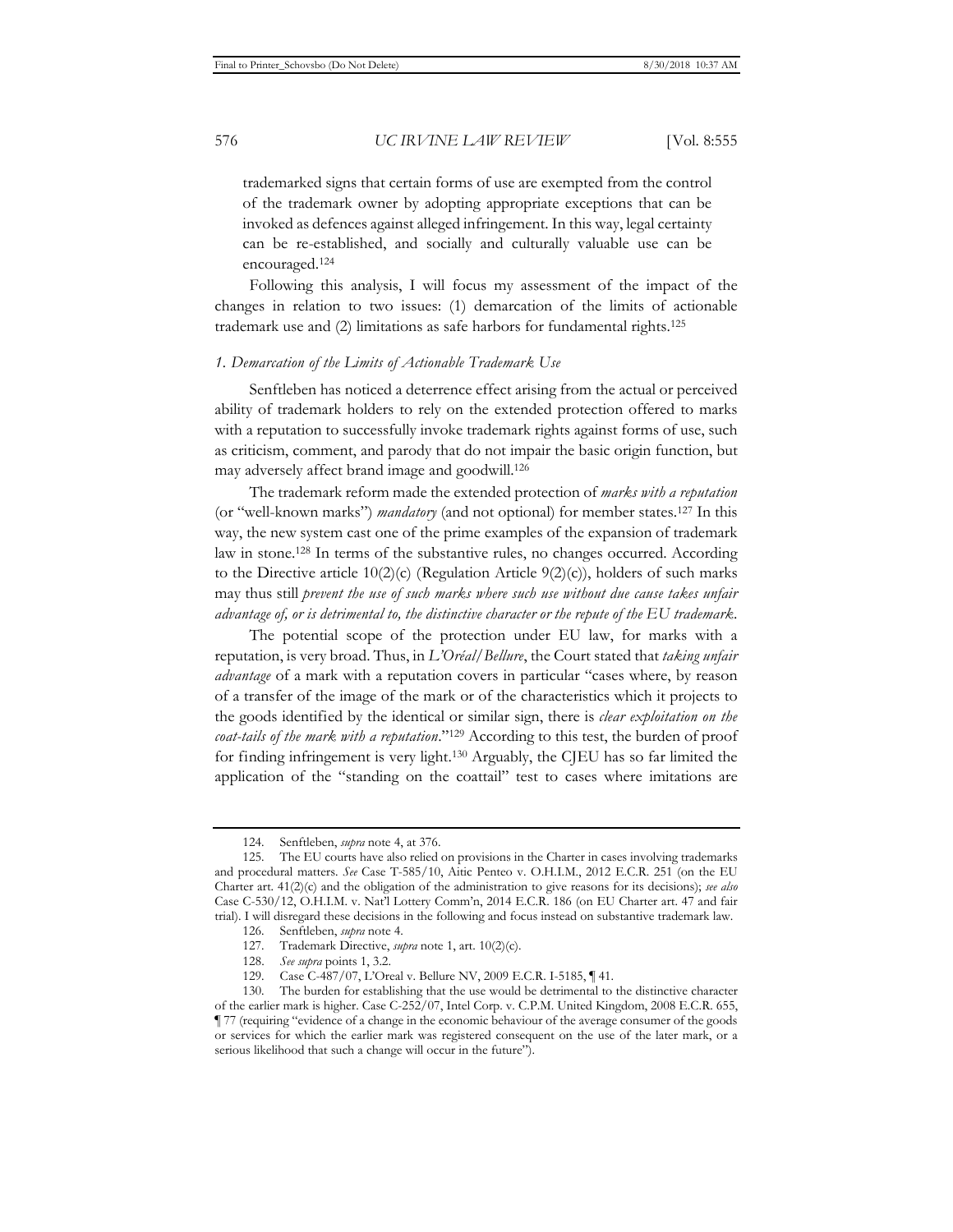offered for sale.131 This reading, however, is open to challenge, and what remains is a broad and wide area for trademark holders to argue their case. For artists who include trademarks in artworks which are offered for sale or, for example, NGOs who use trademarks or parodies to express criticism in ways which involve a commercial element (e.g., the selling of T-shirts) determining the scope of the coattail test is complicated and may prevent even beneficial activities. Also, commercial users who depend on, for example, the rating or the comparing of companies or who provide general information about products and rely on trademarks to identify those companies or products could find themselves liable to infringement suits even beyond the sphere where the use dilutes or harms the trademarks in question.

In light of the potential broadness of the scope of the protection for wellknown marks, Di Cataldo has pointed to the importance of the balancing potential of the *without-due-cause* criterion both in limiting the scope of protection and in making it clear that the limitations also apply for marks with a reputation.132 If understood as a separate and negative criterion, it may limit protection by providing for a counterbalance to the positive criteria in Article 10 (i.e., unfair advantage or detriment). The role and function of the "due course" requirement is not clear. The German Supreme Court relied on this criterion for finding the use of a trademark as a parody to be legal in the light of the artistic freedom (the colour purple used for Milka chocolate and with a text which alluded ironically to the trademark).133 So far, however, the CJEU has not devoted much energy to develop this part of the provision on marks with a reputation. In *Leidseplain Beheer*, the Court explained that the purpose of the due course requirement is to help strike a balance between the interests of third parties and the holder of the trademark.134 Moreover, in *Interflora*, the CJEU recognized the use of someone else's trademark to inform consumers about alternative offers in the marketplace as falling within the ambit of fair competition and to constitute a "due cause." The acceptance was limited, however, to uses where the third party did not offer "mere imitations" or used the mark in

<sup>131.</sup> Joined Cases C-236/08, C-237/08 & C-238/08, Google France S.A.R.L. & Google Inc. v. Louis Vuitton Malletier S.A. (C-236/08), Google France S.A.R.L. v. Viaticum S.A. & Luteciel S.A.R.L. (C-237/08) and Google France S.A.R.L. v. Centre National de Recherche en Relations Humaines (C.N.R.R.H.) S.A.R.L. & Others (C-238/08), 2010 E.C.R. 159, ¶¶ 102–03.

<sup>132.</sup> Vicenzo Di Cataldo, *The Trade Mark with a Reputation in EU Law*, 42 INT'L REV. INTELL. PROP. & COMPETITION L. 833, 833 (2011).

<sup>133.</sup> Judgment of the German Supreme Court, *Gewerblicher Rechtsschutz und Urheberrecht*  [OLG Hamm] [German Supreme Court] Feb. 3, 2005, LILA-POSTKARTE, 583, 583 (with picture). Senftleben, *supra* note 4, at 364 (pointing out that the court did in fact find the use to be capable of constituting an infringement, so the "due course" criterion was relied upon as a "last stop"); *see also* Judgment of the German Supreme Court, *Gewerblicher Rechtsschutz und Urheberrecht* [OLG Hamm] [German Supreme Court] Apr. 2, 2015, SPRINGENDER PUDEL, 114 (with pictures) (finding that the use of a mark depicting a pudel leaping over the word PUDEL infringed PUMA's well-known brand, depicting a catlike animal leaping over the word PUMA). The case is distinctly different from the Lila Postkarte case because the leaping pudel was used commercially and in a way that could lead to separate trade mark protection if accepted.

<sup>134.</sup> Case 65/12, Leidseplein Beheer B.V. & Hendrikus de Vries v. Red Bull GmbH & Red Bull Nederland, 2014 E.C.R. 49 ¶¶ 45–46.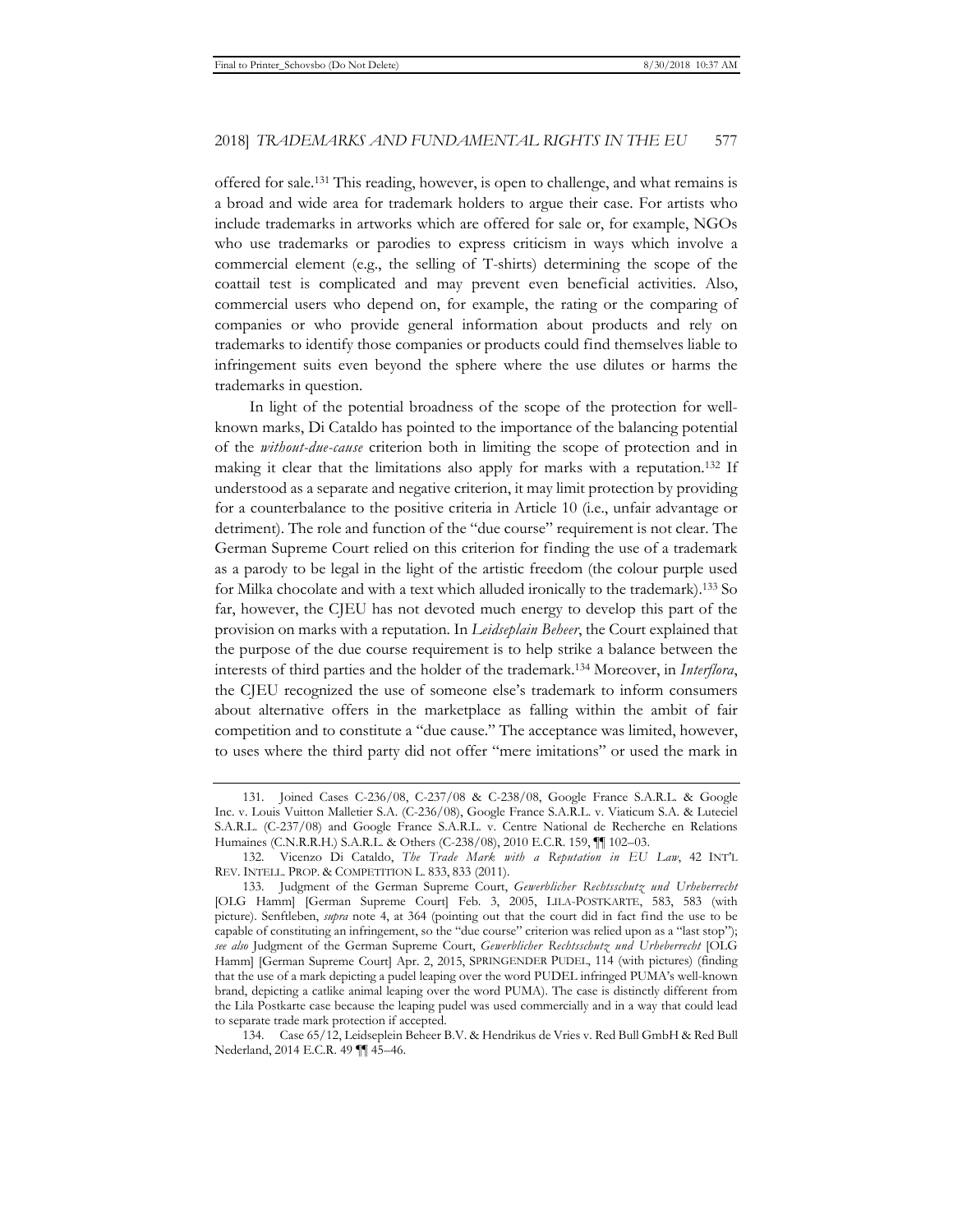ways that caused dilution or tarnishment or which adversely affected the functions of the trademark concerned.135 It is not clear from this decision whether the duecause criterion is to be seen as a separate criterion or whether it is merely factored into the broader assessment of the admissibility of the use. In future cases from the CJEU on the understanding of the due-cause criterion, the Court will need to consider the new Recitals and the reference to fundamental rights (including Article 16 on the Right to conduct a Business) into its assessment. Arguably, these new perspectives would point towards a robust application of the due cause defence. By accepting the test as establishing a separate criterion the CJEU would thus, in a very precise way, enable national courts to engage in the *balancing of interest* which, as it has been explained above, constitute the gist of the constitutionalization. Such an application would thus make it clear that trademark holders have to accept use of their marks which could be said to take advantage of or be detrimental if such use is *not undue*. In this way the new provisions will invite users to indicate their reasons for the use and courts to conduct a balancing of the involved interests.

For the use of trademarks for the purpose of *artistic expression*, the first step in an analysis would normally be to consider whether or not the marks are used "in the course of trade, in relation to goods or services."136 For marks which make out part of the motif in a painting (such as the painting in the Nadia Plesner decision discussed above) this would normally not be the case. Defining "artistic use" may be tricky, however. In finding the boundaries, Recital 21 now makes it clear that the mere existence of a commercial interest should not bring the activity within the ambit of trademark exclusivity. It thus follows directly from the Recital that uses for the purpose of artistic expression should be considered as being fair "as long as it is at the same time in accordance *with honest practices in industrial and commercial matters*."137 The Recital clearly is based on the assumption that artistic use of a trademark may be in accordance with "honest practices" and thus that even uses with a commercial element should be accepted as long as they are fair. In finding those boundaries one may ask whether the courts should begin their analysis from the perspective of the artist or from the perspective of what is fair as seen from a commercial point of view. In other words: should the fairness standard be seen as referring to a market-based conception or to a conception based on the artistic purpose? Arguably, courts should rely on the latter part of Recital 21 in finding the balance. According to this part of the Recital "this Regulation should be applied in

<sup>135.</sup> Case C-323/09, Interflora Inc. v. Marks & Spencer Plc, 2011 E.C.R. I-8625, ¶ 91 ("By contrast, where the advertisement displayed on the internet on the basis of a keyword corresponding to a trademark with a reputation puts forward – without offering a mere imitation of the goods or services of the proprietor of that trademark, without causing dilution or tarnishment and without, moreover, adversely affecting the functions of the trademark concerned – an alternative to the goods or services of the proprietor of the trademark with a reputation, it must be concluded that such use falls, as a rule, within the ambit of fair competition in the sector for the goods or services concerned and is thus not without 'due cause' for the purposes of Article 5(2) of Directive 89/104 and Article 9(1)(c) of Regulation No 40/94.").

<sup>136.</sup> Trademark Directive, *supra* note 1, art. 10; Regulation, *supra* note 1, art. 9.

<sup>137.</sup> Trademark Directive, *supra* note 1, art. 21 (emphasis added).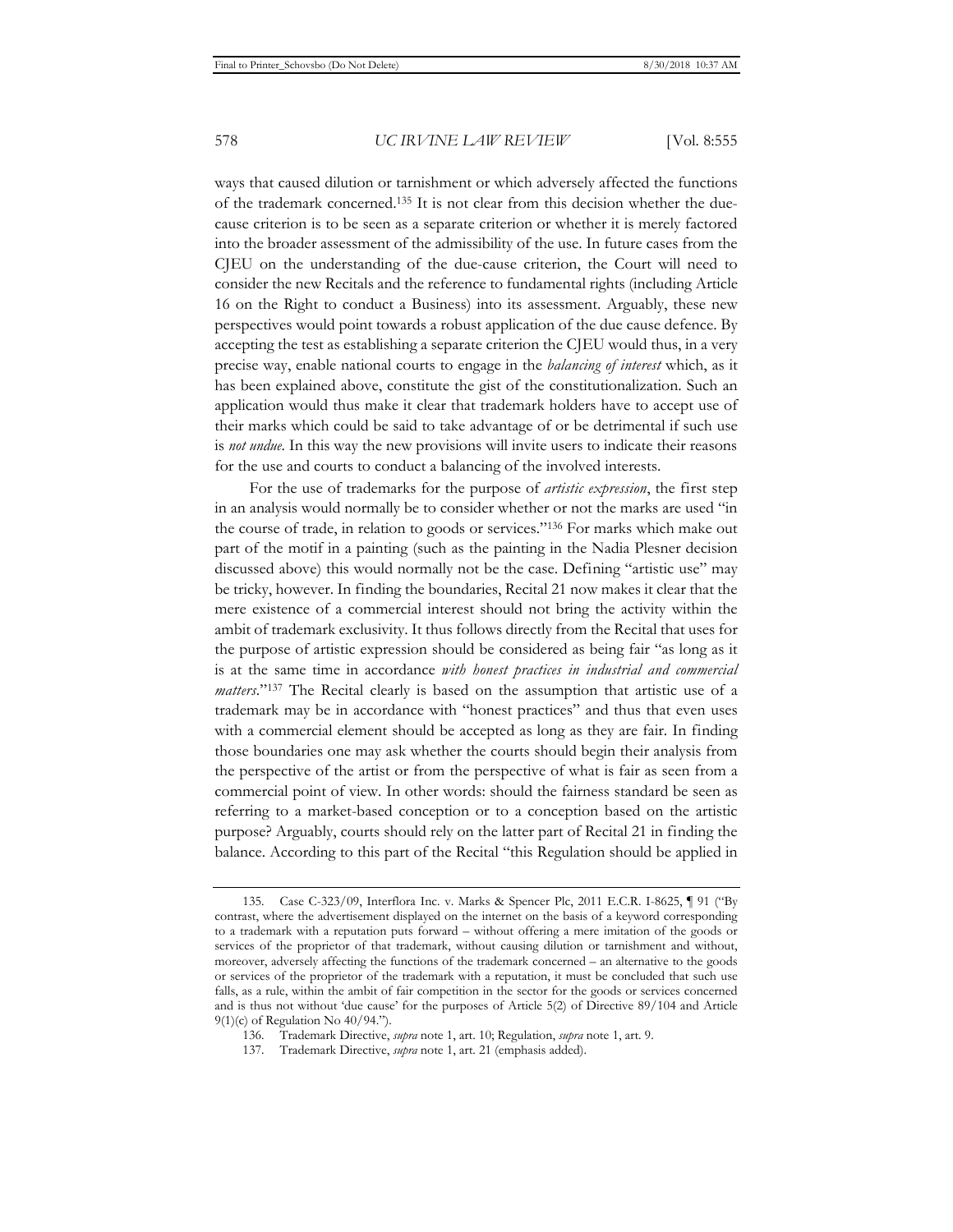a way that ensures full respect for fundamental rights and freedoms, and in particular the freedom of expression."138 Importantly, this part of the Recital does not contain references to fairness or honest practices. For artistic uses of trademarks, the *combination* of these two parts of the Recital would seem to imply that *pure artistic use* (i.e., use which is clearly supported by freedom of expression) should be allowed for even if it contains a commercial element. For example, putting a painting which uses a trademark as part of its motif on the market for sale would seem to not fall within the scope of trademark protection if such use can be defended from an artistic point of view. If, however, a work of art containing a trademark as an important part of the motive is used in secondary ways, for example as merchandise or in other commercial and non-artistic ways—such as the use on the Nadia Plesner case of the Simple Living motif on a T-shirt—trademark protection may be triggered. In those instances, courts are now instructed by the Recital to take into account whether the use for the purpose of artistic expression is *fair and in conformity with honest practices*. 139 If that is not the case, the artist would violate trademark law if there is a risk of confusion or (for well-known marks) the use is taking unfair advantage of the mark or is detrimental. Traditional analyses would often have led to the same results,<sup>140</sup> but the Recital is, without any doubt, going to make it easier for courts to draw the lines and to include the user's interest in the assessment too.

A constitutional reading which puts an accent on the *freedom to conduct a business* would arguably also make it easier for courts to asses in a comprehensive way which novel practices should be allowed for as being "inherent in competition"141 and which should be deemed illegal. Some of these uses would fit well within the known categories, for example, the use of trademarks in comparative advertising.142 Other uses would be harder to access such as the use to identify products known only under the trademark.143 Considering, however, the fast pace of innovation, it is hard to foresee which novel kinds of uses may emerge. So far, many of the activities which have challenged trademark law—keywording, metatags, the use by on-line auction sites etc.—have not relied on trademarks as indications of commercial origin in the traditional sense but rather as fodder for searching activities. It is hard to see why future uses would not continue to develop new ways for trademarks to be used. In order for trademark law to keep up and to deliver legal solutions which strike the right balance between the legitimate interest of the holder of rights in marks and of those marks, flexibility is needed. The inclusion of the

<sup>138.</sup> *Id.*

<sup>139.</sup> *See id.*

<sup>140.</sup> Senftleben, *supra* note 4, at 363.

<sup>141.</sup> Case C-323/09, Interflora Inc. v. Marks & Spencer Plc, 2011 E.C.R. I-8625.

<sup>142.</sup> Directive art.  $10(2)(f)$  (Regulation art.  $9(3)(f)$ ) now makes it clear that it constitutes a trademark infringement to use a sign in comparative advertising in a manner that is contrary to Directive 2006/114/EC of the European Parliament and of the Council of 12 December 2006 concerning misleading and comparative advertising, OJ L 376, 27.12.2006, at 21.

<sup>143.</sup> Di Cataldo, *supra* note 132, at 839 et seq. (mentioning the Segway as an example).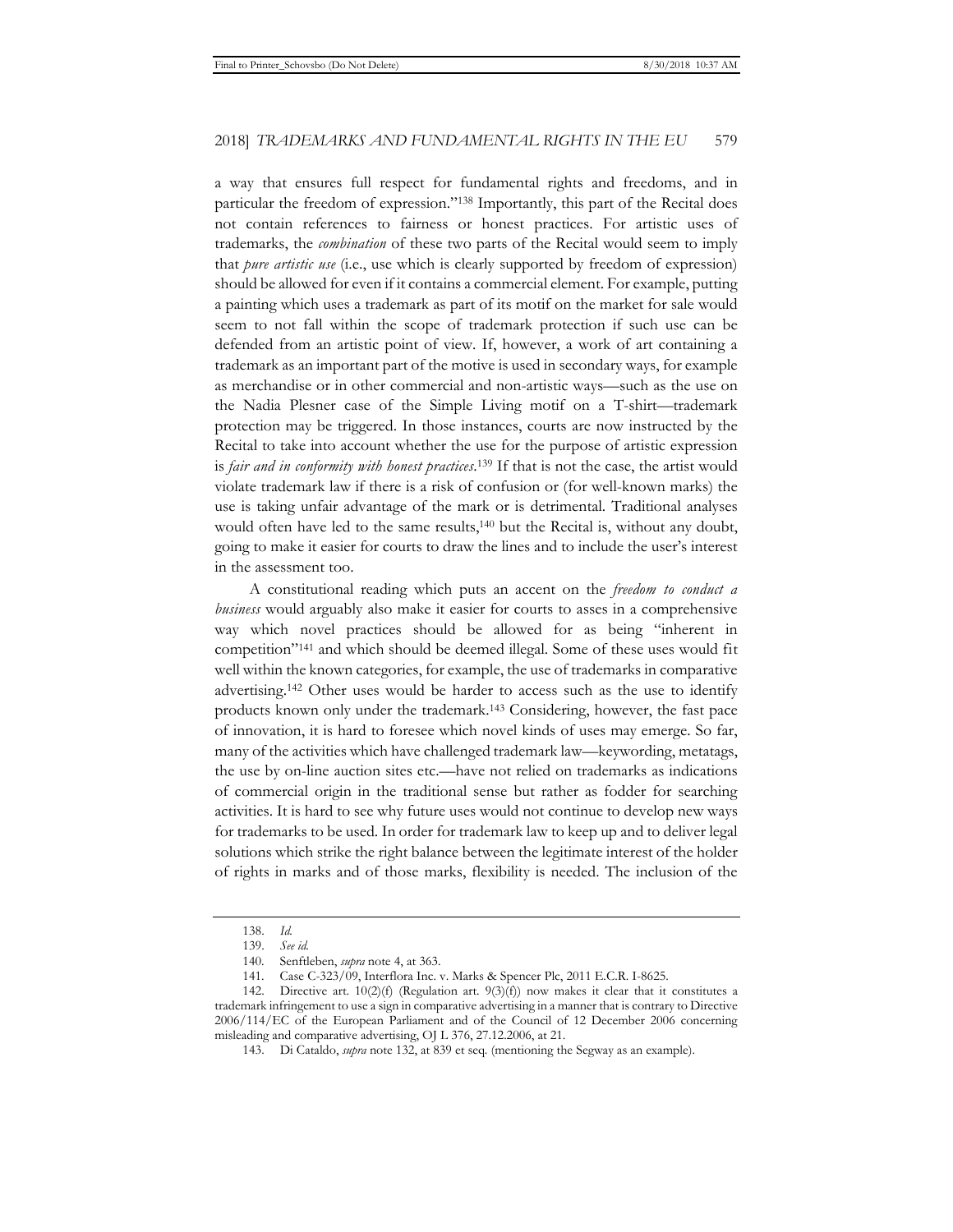"freedom to conduct a business" standard makes it clear that in finding such balancing points one should not just include the interests of trademark holders but also of *users* in access to use trademarks in their commercial activities.144

#### *2. Limitations as Safe Harbors for Fundamental Rights*

Should courts also in trademark cases decide to take their cue from the *Deckmyn*-decision<sup>145</sup> one could expect them to engage in an open-minded discussion which recognise the interests of users on the same level as those of trademark holders. Such an approach would imply a rejection of any *a priori* assumptions that limitations and exceptions should be construed narrowly and to the benefit of the trademark holder.146 This does not mean that courts would automatically interpret limitations in favour of users. Instead, the new line of arguing would suggest that users' interests should be recognized as being of a high-ranking nature to the extent that they are backed up by fundamental rights interests. This would cover not only free speech interests but also commercial interests if access is necessary to engage in normal and fair commercial activity. Concretely, one would expect the framing of the balancing of interest in *Gillette*147 to not be continued. Instead of measuring, the effects as seen from the perspective of the trademark holder only, one would expect the CJEU and national courts to begin their balancing of interests with empty scales and to apply the "honest practices" criterion in an open-ended way.

#### **CONCLUSION**

As seen from a broader perspective, the new Recitals have confirmed the development in case law from the CJEU of the growing importance of fundamental rights to IPR and of the close interrelationship between the two areas of the law. The *constitutionalization* identified by Geiger as a means of reining in IPR protection and placing IPR within a legal framework which focuses on the effects (i.e., costs) of the protection system as seen from a general societal perspective is now cast in stone for trademark law. In terms of the future application of trademark law, the Recitals have clarified the existence of a two-layer framework which combines open-ended standards from fundamental rights with a catalogue of specific limitations. On the overall level, this structure is recommendable as it combines flexibility and clarity to give the courts room of manoeuvre.<sup>148</sup>

<sup>144.</sup> See, in the same vein on competition law, *supra* note 19, and Thomas Riis & Jens Schovsbo, *Compulsory Licenses and Trade Marks*, 34 EUR. INTELL. PROP. REV. 651, 651–53 (2012) (arguing that access to use the trademark may even warrant the granting of a compulsory license via *competition law* to use the mark (if the original function is not jeopardized)).

<sup>145.</sup> Case C-201/13, Deckmyn v. Vandersteen et al., ECLI: EU:C:2014:2132 at 2.1, 4.1.1.

<sup>146.</sup> *See* GEIGER, *supra* note 4, at 146 et seq.

<sup>147.</sup> Case C-228/03, Gillette Company v. LA-Laboratories Ltd., 2005 E.C.R. I-2337 at 3.2.

<sup>148.</sup> RAMSEY & SCHOVSBO, *supra* note 4 (pointing out that already under the existing "constitutionalization," this is the model preferred by the EU and that a similar position is emerging in US trademark law and recommending the approach on an international level).